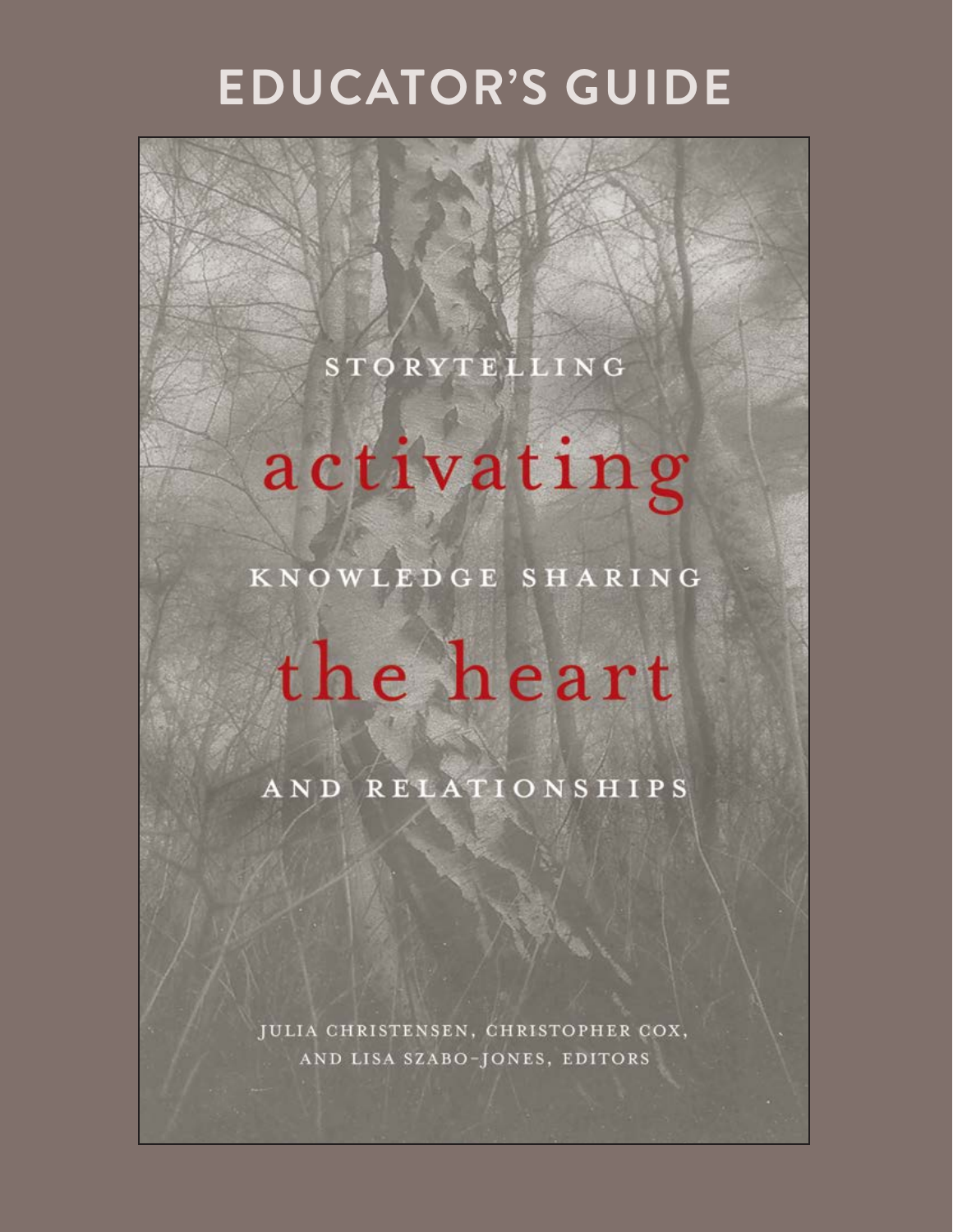EDUCATOR'S GUIDE

## activating the heart

STORYTELLING KNOWLEDGE SHARING AND RELATIONSHIPS

2019

Created for Wilfrid Laurier University Press by Mandisa Bromfeld and Robert Durocher

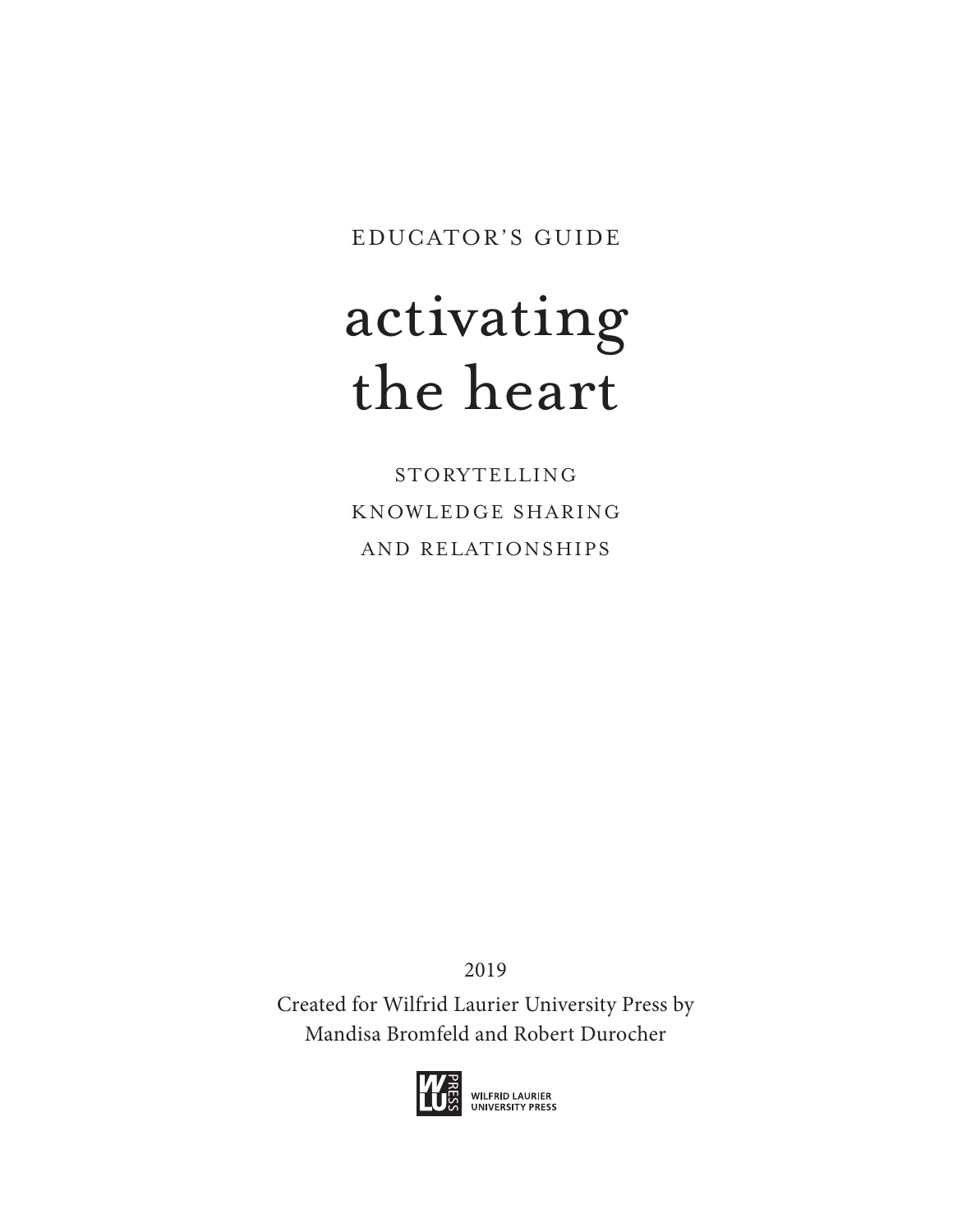## **TABLE OF CONTENTS**

| About the Writers                                                                |                                                                 | 3  |
|----------------------------------------------------------------------------------|-----------------------------------------------------------------|----|
| Introduction                                                                     |                                                                 | 4  |
| Acknowledging the Land                                                           |                                                                 | 4  |
| <b>Curriculum Connections</b>                                                    |                                                                 | 5  |
| Format of the Educator's Guide                                                   |                                                                 | 5  |
| Culminating Activity                                                             |                                                                 | 5  |
| Key Terms                                                                        |                                                                 | 6  |
| Sources                                                                          |                                                                 | 6  |
|                                                                                  | Concepts of Settler, Settler Colonialism, and Settler Privilege | 8  |
| Possible Teaching Strategies for Decolonizing/Indigenizing the Classroom         |                                                                 | 10 |
| <b>Talking Circles</b>                                                           |                                                                 | 10 |
| Curriculum Link to the Truth and Reconciliation Commission (TRC) Calls to Action |                                                                 | 11 |
| Lesson Plans for Activating the Heart                                            |                                                                 |    |
|                                                                                  | Learning Experience 1 Storytelling to Understand                | 13 |
| Learning Experience 2 Storytelling to Share                                      |                                                                 | 15 |
|                                                                                  | Learning Experience 3 Storytelling to Create                    | 17 |
| Further Links/Extensions for Curriculum                                          |                                                                 | 20 |
| Special Education Accommodations                                                 |                                                                 | 22 |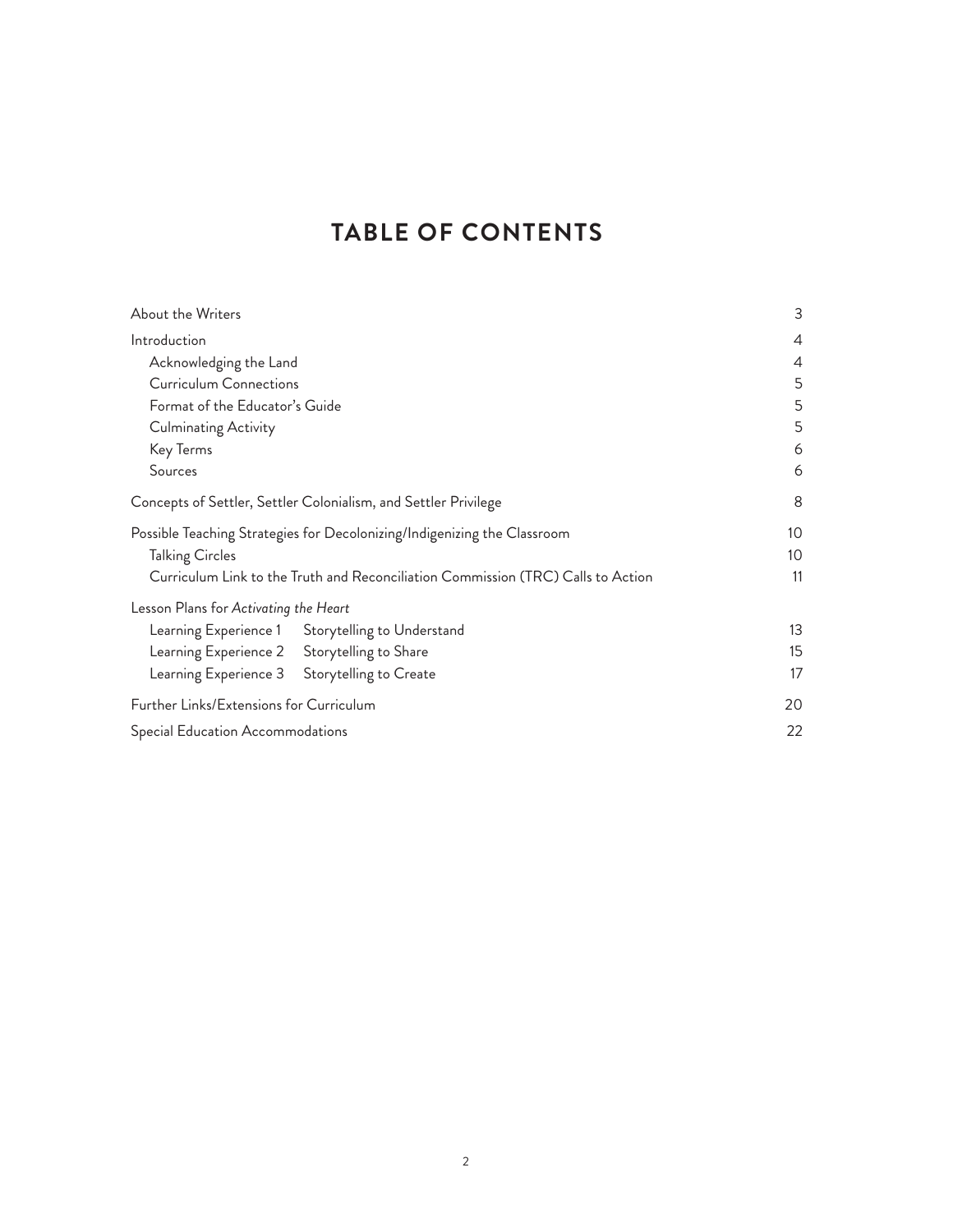## **ABOUT THE WRITERS**

MANDISA BROMFIELD has been with the Toronto District School Board (TDSB) for over fifteen years. She is currently an Early Ready Coach, and has worked in a variety of other teaching roles. She has also developed, written, and reviewed Africentric curriculum, and was a teacher at the Africentric Alternative School, the first publicly funded Afrocentric school in Canada. Mandisa completed a master's degree (MA) at OISE/UT, for which she explored her role as a non-Indigenous person working in urban Indigenous spaces. Much of her present work involves learning through Black Student Success and Excellence (TDSB) as well as teachings within the Urban Indigenous Education Centre (TDSB). Her primary focus is infusing language instruction (in English and French) with anti-racism education and Indigenous perspectives.

ROBERT DUROCHER (Métis/French-Canadian) has been with the Toronto District School Board (TDSB) for over almost two decades. For the past three years he has worked as a Learning Coach supporting schools in working toward their equity, well-being, and student achievement goals. During this time, Robert learned teachings and perspectives from the Urban Indigenous Education Centre (TDSB) on how to embed Indigenous perspectives and work toward Truth and Reconciliation in the schools that he supported. Previous to this role, Robert was a Seconded Faculty Member at York University's Faculty of Education, and worked in a variety of teaching roles in schools. He completed a master's degree (MA) from OISE/UT, and regularly presents at conferences in embedding equity, anti-oppression and Indigenous perspectives across the curriculum, and how to incorporate the Arts into learning.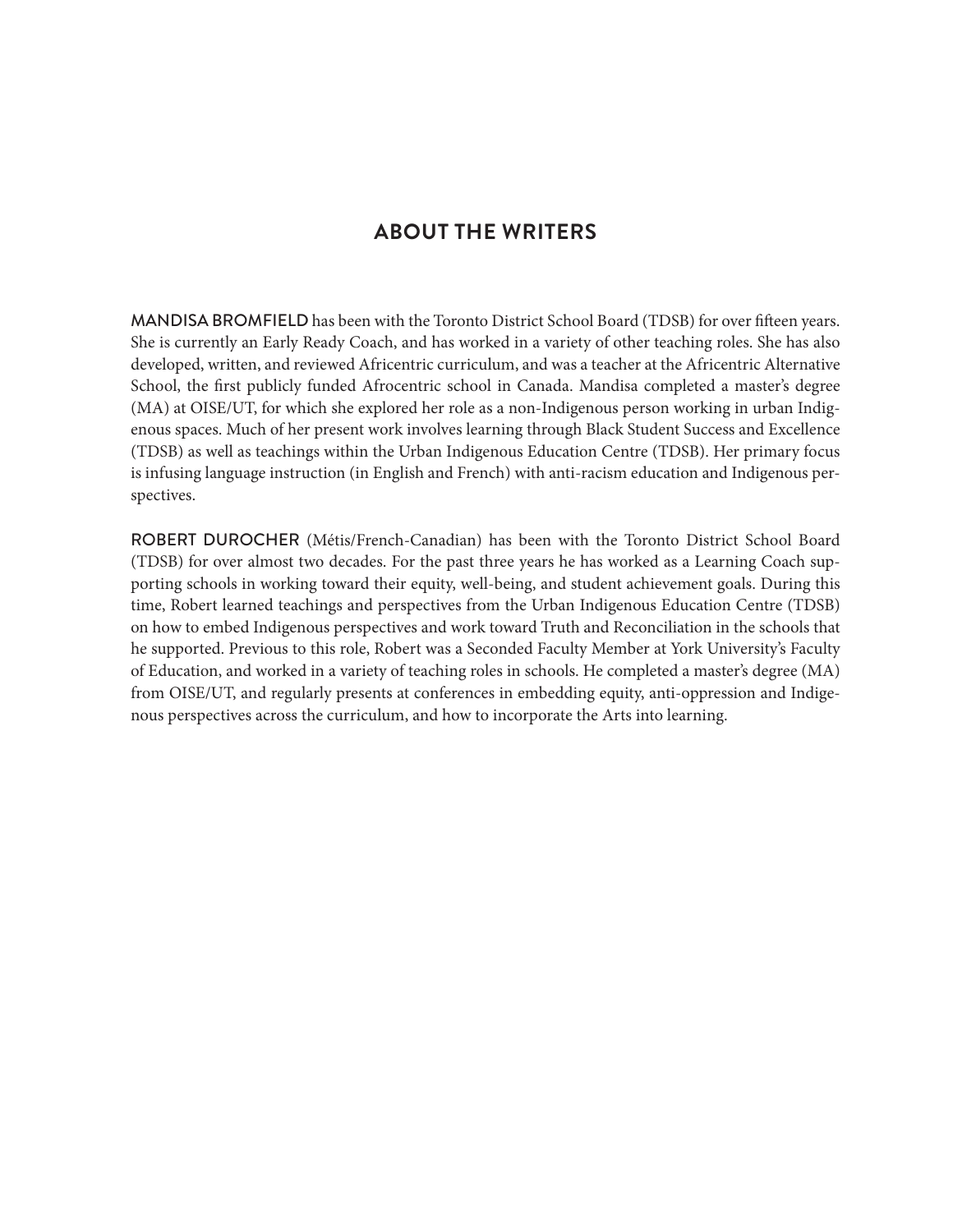## **INTRODUCTION**

This Educator's Guide was created to supplement the text *Activating the Heart: Storytelling, Knowledge Sharing, and Relationship* (Waterloo, ON: Wilfrid Laurier Press, 2018) edited by Julia Christensen, Christopher Cox, and Lisa Szabo-Jones. The book is divided into three sections: Storytelling to Understand, Storytelling to Share, and Storytelling to Create. In each section is a collection of chapters that address the theme of the section, how it relates to storytelling, the importance of relationships, and Indigenous knowledge frameworks and ways of knowing. This Educator's Guide is set up to address the big ideas in each of the sections through learning experiences that are presented through suggested provocations and learning activities.

We hold that storytelling's emphasis on listening creates a reflective, responsive space that opens up the problem to dialogue and to processual and adaptive thinking. In this way, *Activating the Heart* pays specific attention to the significance of storytelling in Indigenous knowledge frameworks … (xiii)

In thinking about the quotation above, we ask that as educators we are mindful of our own relationship to stories and storytelling in our lives. As part of the learning to navigate this book, teachers are encouraged to reflect upon their own relationship to stories and storytelling. The following guiding questions can facilitate teachers to be reflective upon the ways in which stories are told throughout the book:

- What is story? Why do stories matter?
- Whose stories are being told? By whom?
- How does relationship to land, self, and others influence the "creation, performance, re-narration, and sharing of stories" (Todd, p. 161) in your life?
- Whose voices, stories, and beliefs are present? And whose voices, stories, and beliefs are missing?
- How can Indigenous voices remain authentic when Indigenous stories are told by the settler other?

## ACKNOWLEDGING THE LAND

In many of the chapters the authors talk about places, spaces, locations and/or land, and the relationship between the land, themselves, and the Indigenous and non-Indigenous people historically and currently living on the land they write about. Part of the work of Reconciliation is to engage in acknowledging the Indigenous land (territory) on which we currently live, learn, and stand. Acknowledging the land is a tradition that Indigenous Peoples on Turtle Island (North America) have engaged with for centuries, and is a practice that should be embedded in schools. As part of both the teacher's and students' learning, it is highly recommended they learn the [Land Acknowledgement](https://native-land.ca/territory-acknowledgement/) where they are situated, and to reflect upon the significance of this act so that it goes beyond mere words on a page or words spoken. It is also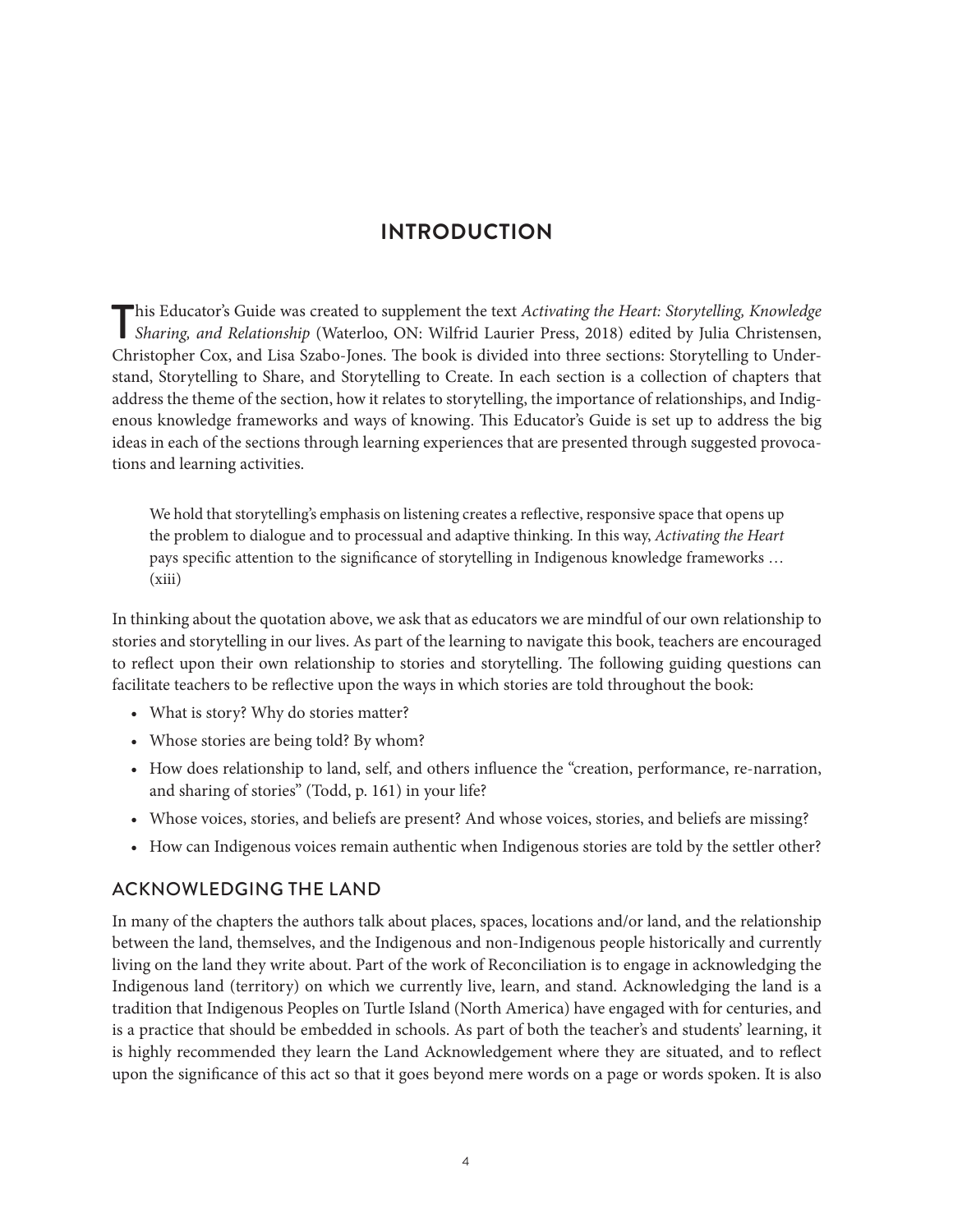suggested they acknowledge the lands and territories where the research, writing, and storytelling took place (Northwest Territories, British Columbia, and Alberta).

## CURRICULUM CONNECTIONS

This document was created to support the [First Nations, Métis, and Inuit Studies Grades 9–12 Curricu](http://www.edu.gov.on.ca/eng/curriculum/secondary/First-nations-metis-inuit-studies-grades-9-12.pdf)[lum](http://www.edu.gov.on.ca/eng/curriculum/secondary/First-nations-metis-inuit-studies-grades-9-12.pdf) (Ontario Ministry of Education, Revised 2019). Courses include Understanding Contemporary First Nations, Métis and Inuit Voices (Grade 11 NBE3U), Contemporary First Nations, Métis and Inuit Issues and Perspectives (Grade 11 NDA3M), and Contemporary Indigenous Issues and Perspectives in a Global Context (Grade 12 NDW4M).

*Activating the Heart* would also support learning in college and university courses based in First Nations, Métis, and Inuit perspectives as well as learning in qualitative methodologies undergraduate and graduate courses.

## FORMAT OF THE EDUCATOR'S GUIDE

In each of the three sections of the Guide is a Learning Experience that is divided into Before, During, and After tasks. Each task has suggested key questions for journalling prompts, and in some places there are suggested learning activities. There is also an inquiry-based Culminating Activity for students to engage in sharing their learning and understanding of the themes of the text: story, storytelling (to understand, share, and create), and Land.

## Reflective Journalling

It is recommended that students keep a reflective journal (in book form or digitally) to document their learning, questions, and thoughts by means of writing and/or sketching as they read through the book. By engaging in this process, students have the opportunity to think about their learning and understandings, which can facilitate deeper and more meaningful engagement in group tasks. It will also scaffold and construct their learning to facilitate their engagement with the culminating activity. In addition, the goal of reflective journalling is for students to gain a greater understanding of themselves and the complexities surrounding identity in relation to Indigenous Peoples and location.

## Suggested Learning Activities

These activities are designed to further collaborative learning and discussion in creative ways. Ideally, teachers and students should document the learning, questions, and ideas from these activities through chart paper, graffiti walls, pictures/video, etc.

## CULMINATING ACTIVITY

In the culminating activity, students are asked to create their own story of how they came to occupy the space they are currently in. As many of the stories within *Activating the Heart* explore space and location, students are asked to think deeply and critically about how they came to where they are, why they are where they are, and what that means for reconciliation with Indigenous Peoples.

Because students will be involved in reflective journalling throughout the exploration of *Activating the Heart*, students should be given the culminating activity prior to reading the text, so that they are aware of their journey of self-reflection. This awareness will assist them in documenting their learning, thinking, and work, as well as provide context as they journal throughout their reading of the text.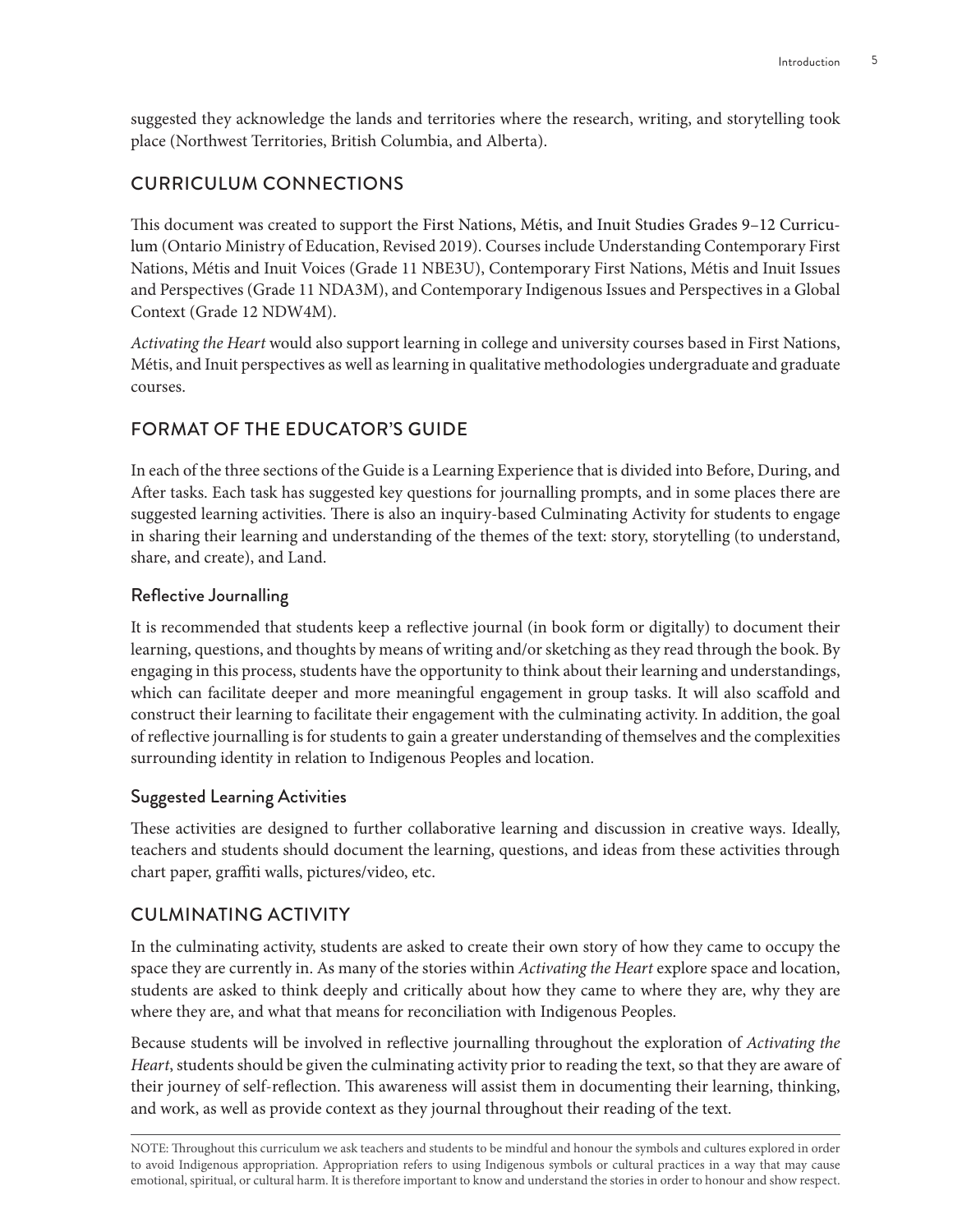Ultimately, the culminating task is for students to engage in researching who they are, where they are from, and their story in relation to the land that they currently occupy. Students may also choose to research the Indigenous Peoples that have been and continue to be there. In order to create their own story of how they have come to occupy the space that they are in, students may choose the medium in which they want to create, whether spoken word, written story, rap, a musical piece, visual art explorations, cartographical infographic, a combination of these, or other forms. Because the range of forms is so vast, the success criteria for the culminating activity should be co-created with students to allow for the creative process to be authentic and for student ownership over their learning and how it is represented.

## KEY TERMS FOR *ACTIVATING THE HEART*

## Indigenous Peoples

Indigenous peoples is a collective name for the original peoples of North America (Canada, USA, Mexico) and their descendants. Often "Aboriginal peoples" is also used. Source: Indigenous and Northern Affairs Canada

## Aboriginal

The Canadian Constitution (Section 35) recognizes three groups of Aboriginal Peoples: Indians (more commonly referred to as First Nations), Inuit, and Métis. Source: Indigenous and Northern Affairs Canada

#### First Nations

A term that came into common usage in the 1970s to replace the word "Indian," which many found offensive. First Nations people include Status and non-Status Indian.

*Source: Indigenous and Northern Affairs Canada* and *KAIROS: Canadian Ecumenical Justice Initiatives*, Third edition, revised August 2013, and the Ontario FNMI Education Policy, 2007

## Métis

The term "Métis" in section 35 does not encompass all individuals with mixed Indigenous and European heritage; rather, it refers to distinctive peoples who, in addition to their mixed ancestry, developed their own customs, way of life, and recognizable group identity separate from those of their Indigenous or Inuit and European forebears. Métis communities evolved and flourished prior to the entrenchment of European control, when the influence of European settlers and political institutions became preeminent. Source: R. v. Powley, [2003] S.C.R. 207

#### Inuit

Inuit are the Indigenous people of the Arctic. The word Inuit means "the people" in the Inuit language of Inuktitut. The singular of Inuit is Inuk.

Source: Indigenous and Northern Affairs Canada

#### Native

A person born in a specific place; a local inhabitant; a member of an Indigenous people of a country. *Source: KAIROS: Canadian Ecumenical Justice Initiatives*, Third edition, revised August 2013, and the Ontario FNMI Education Policy, 2007

## Indian

A term whose meaning may depend on context. Under the *[Indian Act](https://laws-lois.justice.gc.ca/eng/acts/i-5/),* it means "a person who pursuant to this Act is registered as an Indian or is entitled to be registered as an Indian."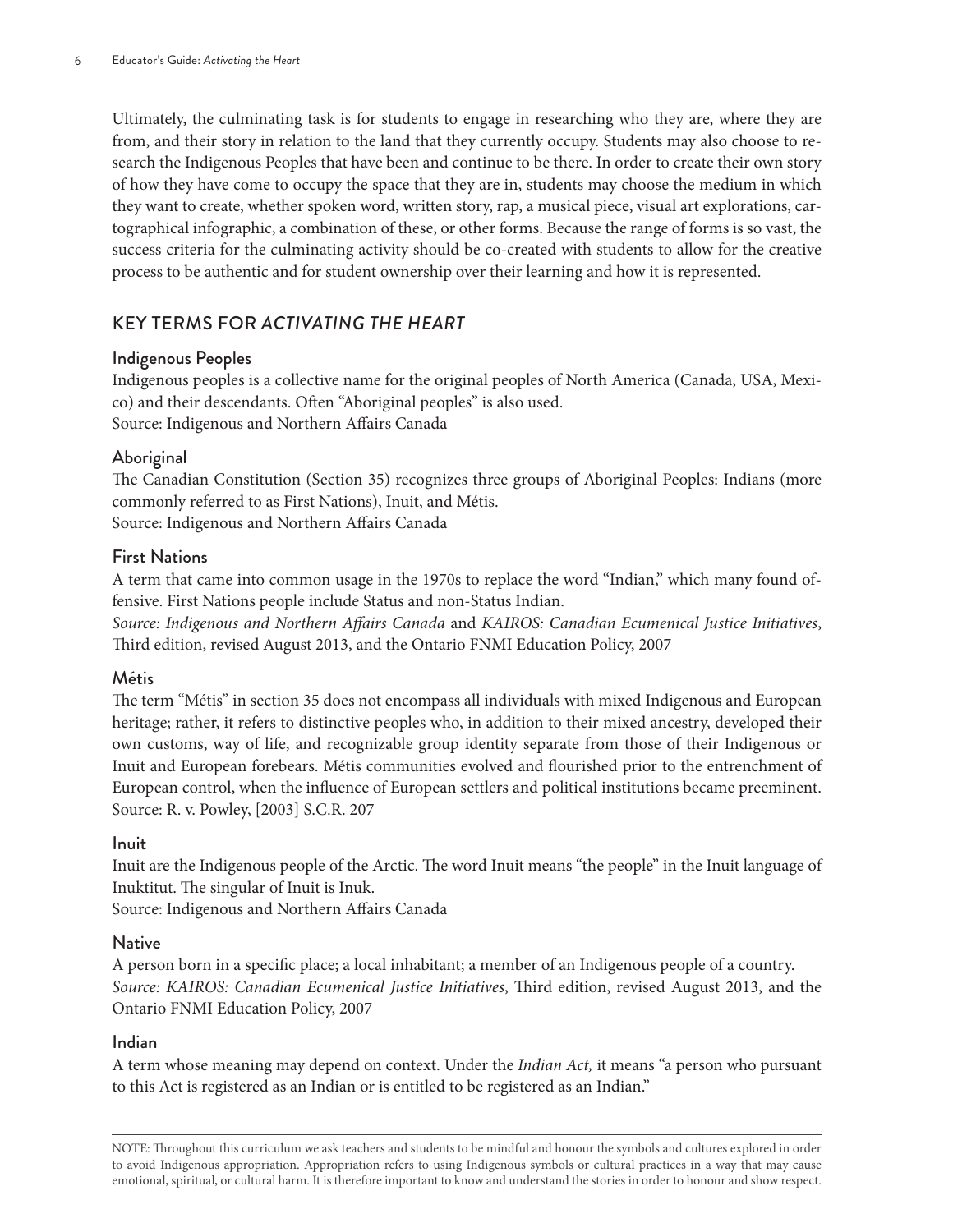*Source: KAIROS: Canadian Ecumenical Justice Initiatives,* Third edition, revised August 2013, and the Ontario FNMI Education Policy, 2007

#### Medicine Wheel

The medicine wheel is an ancient symbol of a set of teachings that has many interpretations. The medicine wheel is a circle divided into parts (usually four) that can represent a wide variety of teachings and meanings, but which all relate or counterbalance one another to form a whole—as with the four cardinal directions, the seasons, times of day, or stages of life. Other medicine wheels represent the many aspects of creation, such as the races of people, plants, the natural elements, aspects of being or character, animals and other living beings, and so on.

Source: Four Directions Teacher Resource Kit

#### Self-Determination and Sovereignty

In the traditional governments of Aboriginal peoples, sovereignty is based on a spiritual understanding that the Creator gives human beings responsibility for governing themselves and taking care of the natural environment. In current discussions about sovereignty, Aboriginal peoples assert that this understanding is within themselves and that self-determination is basic to the needs of all human beings. Source: Ontario Native Studies curriculum

#### Appropriation

Throughout this curriculum we ask teachers and students to be mindful and honour the Indigenous symbols and cultures explored in order to avoid appropriation. Appropriation refers to using Indigenous symbols or cultural practices in a way that may cause emotional, spiritual, or cultural harm. It is therefore important to know and understand the stories in order to honour and show respect.

## SOURCES

Indigenous and Northern Affairs Canada <http://www.aadnc-aandc.gc.ca/eng/1100100010002/1100100010021>

KAIROS: Canadian Ecumenical Justice Initiatives, Third edition, revised August 2013 <https://www.kairoscanada.org/>

Ontario FNMI Education Policy, 2007 <http://www.edu.gov.on.ca/eng/aboriginal/fnmiFramework.pdf>

R. v. Powley, [2003] S.C.R. 207 <https://scc-csc.lexum.com/scc-csc/scc-csc/en/item/2076/index.do>

Indian Act <http://laws-lois.justice.gc.ca/eng/acts/i-5/>

Four Directions Teacher Resource Kit [http://www.fourdirectionsteachings.com/Teacher\\_Resource\\_Kit.pdf](http://www.fourdirectionsteachings.com/Teacher_Resource_Kit.pdf)

Ontario Native Studies Curriculum <http://www.edu.gov.on.ca/eng/curriculum/secondary/nativestudies1112curr.pdf>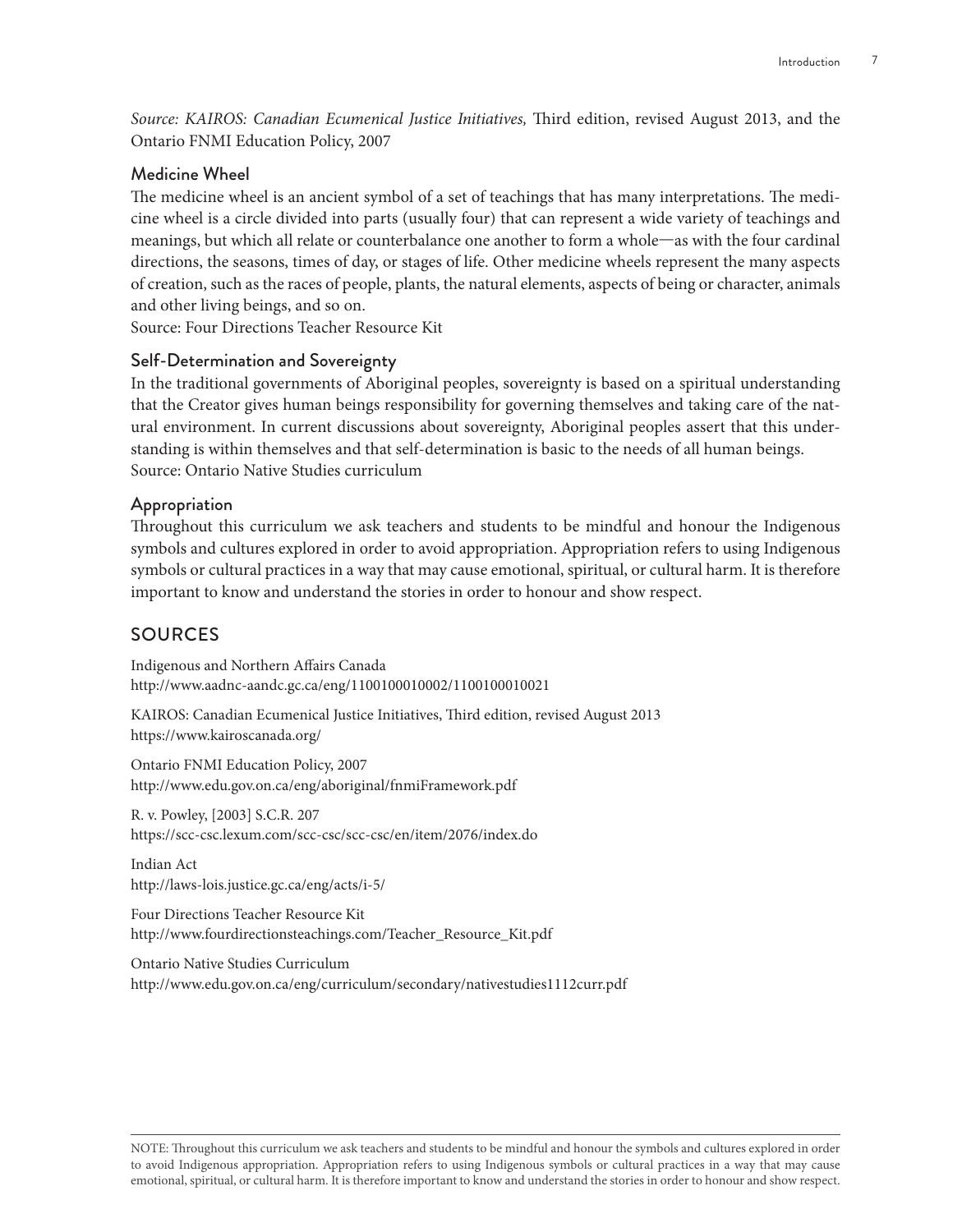## **CONCEPTS OF SETTLER, SETTLER COLONIALISM, AND SETTLER PRIVILEGE**

Many of the authors in *Activating the Heart* self-identify as a settler, which is an important distinction to make with regard to honouring Truth and Reconciliation and the relationship to land and Indigenous Peoples. Throughout this Educator's Guide you will find many questions that ask teachers and students to reflect on their understanding of story, storytelling, land, and relationship, and what this means for someone who is a settler or Indigenous. Acknowledging being a settler, and the privilege that comes with that, can feel hurtful and cause discomfort and guilt, but it is a necessary step toward Reconciliation.

## **SETTLER**

Basically, anyone that is non-Indigenous is a Settler despite whether your ancestors were the early colonizers or you recently arrived. Enslaved Africans were not settlers, nor are the descendants of slaves considered settlers as they were violently taken from their homeland (which was also being colonized) and forced to work to exploit the resources of Indigenous Land. Today, all non-Indigenous people benefit from settler-colonial privilege, but it is important to note that White people of European ancestry continue to benefit more from this privilege.

*Teaching Tolerance: What Is Settler Colonialism?* And *Who Is a Settler, According to Indigenous and Black Scholars*

## SETTLER COLONIALISM

On Turtle Island (North America), the goal of settler-colonization is the removal and erasure of Indigenous Peoples in order to take the land for use by settlers in perpetuity. Historically, the settler-colonial agenda of the British (and later the Canadian government) involved committing genocide by murdering Indigenous Peoples (Residential Schools, 60's Scoop, the *Indian Act*). This agenda was furthered by the stealing of lands through treaties that were later broken of ignored. Currently, settler colonialism happens through the erasure and/or misrepresentation of Indigenous Peoples historically and contemporaneously. Settler colonialism upholds the structures, privilege, and power of the colonizer.

*Teaching Tolerance: What Is Settler Colonialism?*

## SETTLER PRIVILEGE

When people refer to "Settler privilege," they are referring to the unearned benefits to live and work on Indigenous lands, and to the unequal benefits accrued through citizenship rights within the settler state. *Privilege vs. Complicity: People of Colour and Settler Colonialism*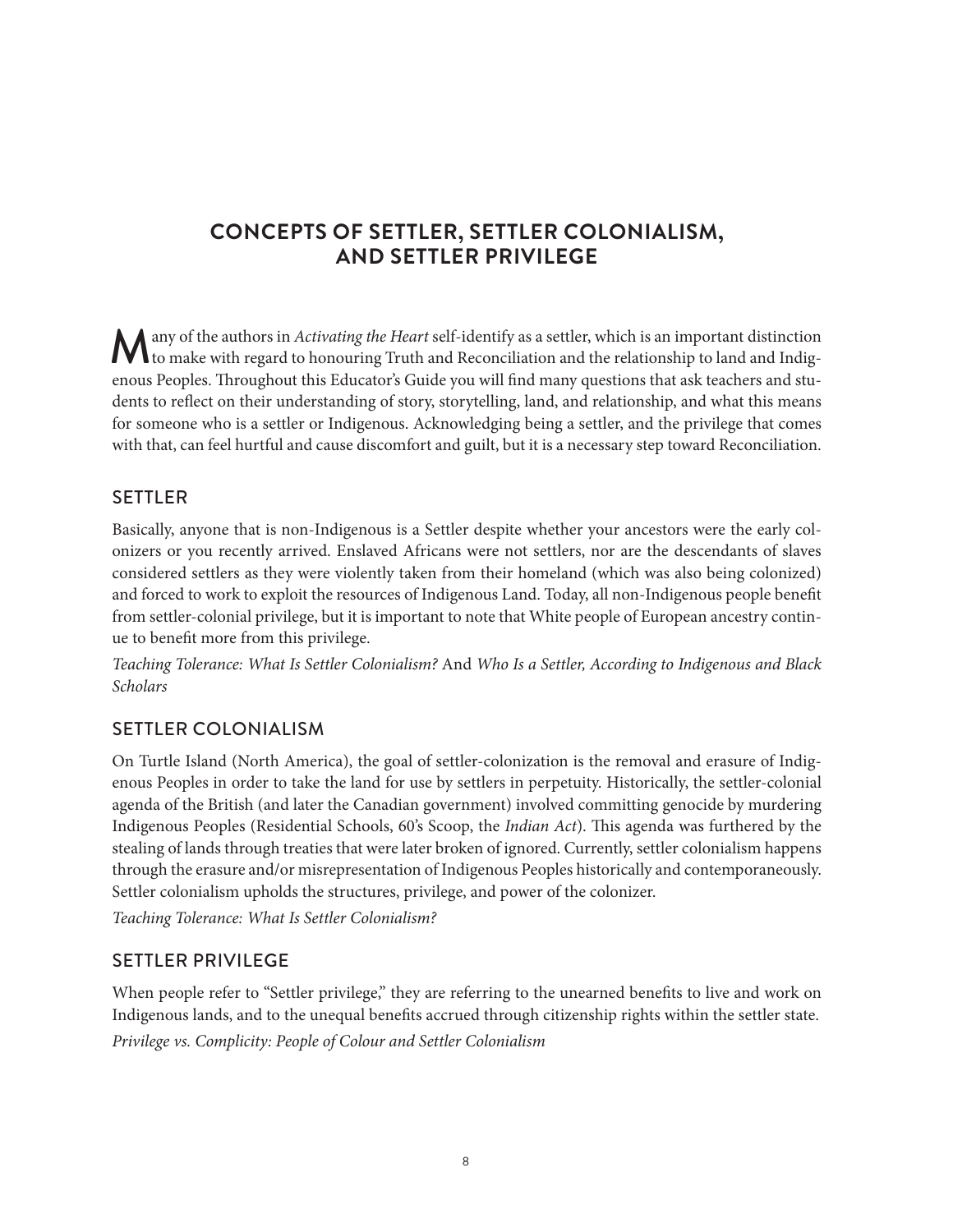## SOURCES AND FURTHER READINGS

Imagining a Better Future: An Introduction to Teaching and Learning about Settler Colonialism in Canada [https://www.unwrittenhistories.com/imagining-a-better-future-an-introduction-to-teaching-and](https://www.unwrittenhistories.com/imagining-a-better-future-an-introduction-to-teaching-and-learning-about-settler-colonialism-in-canada/) [-learning-about-settler-colonialism-in-canada/](https://www.unwrittenhistories.com/imagining-a-better-future-an-introduction-to-teaching-and-learning-about-settler-colonialism-in-canada/)

Global Social Theory: Settler Colonialism <https://globalsocialtheory.org/concepts/settler-colonialism/>

Teaching Tolerance: What Is Settler-Colonialism? <https://www.tolerance.org/magazine/what-is-settlercolonialism>

Who Is a Settler, According to Indigenous and Black Scholars [https://www.vice.com/en\\_ca/article/gyajj4/who-is-a-settler-according-to-indigenous-and-black-scholars](https://www.vice.com/en_ca/article/gyajj4/who-is-a-settler-according-to-indigenous-and-black-scholars)

Decolonizing and Unsettling Settler Privilege <https://decolonization.wordpress.com/2013/03/15/decolonization-and-unsettling-settler-privilege/>

Privilege vs. Complicity: People of Colour and Settler Colonialism <https://www.ideas-idees.ca/blog/privilege-vs-complicity-people-colour-and-settler-colonialism>

*TedTalk:* I Am a Settler-Colonizer, by Dr. Amanda Morris <https://www.youtube.com/watch?v=Rsn3BnMnCGM>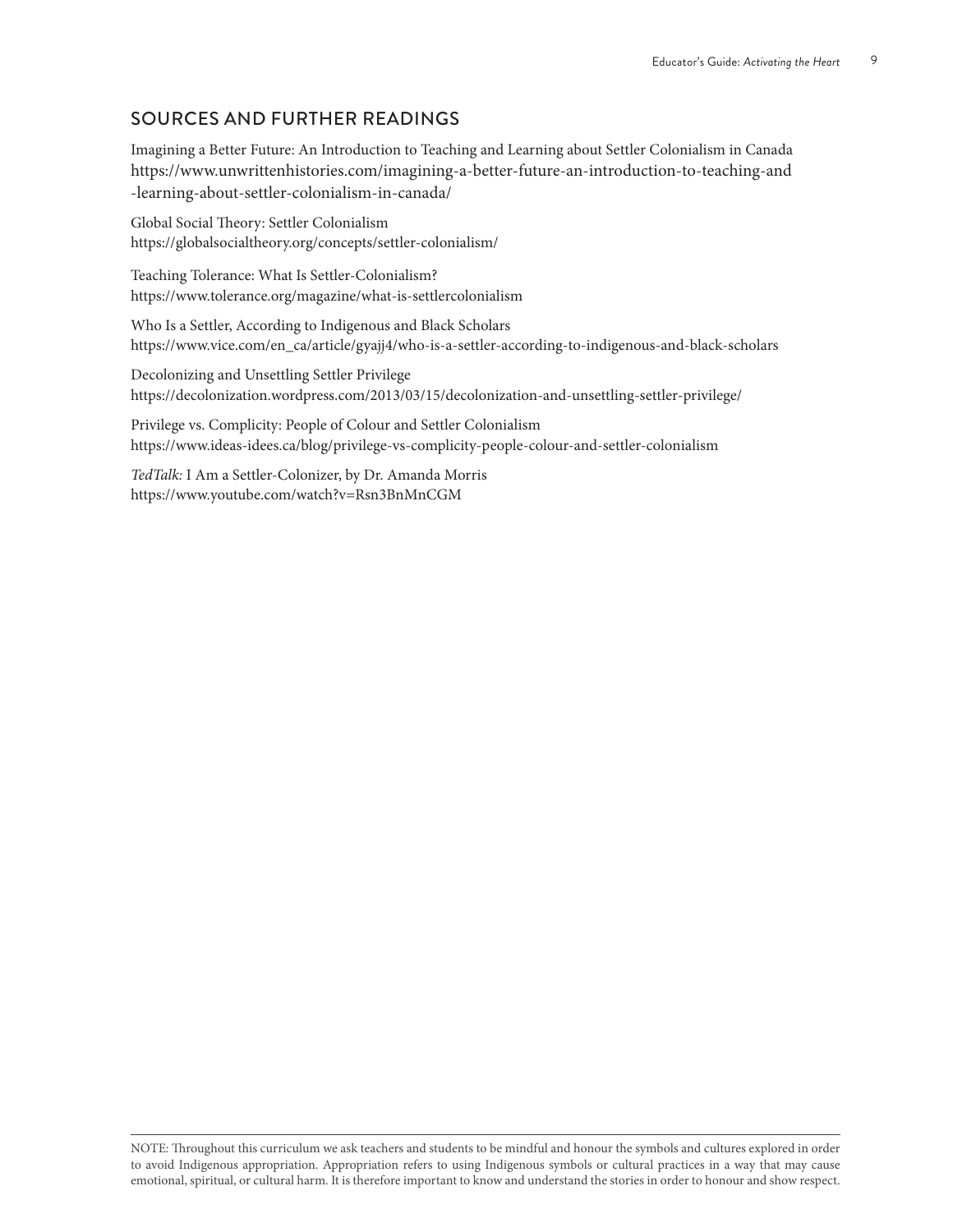## **POSSIBLE TEACHING STRATEGIES FOR DECOLONIZING/ INDIGENIZING THE CLASSROOM**

Circles represent important principles in many Indigenous world views and belief systems, namely, interconnectedness, equality, and continuity. According to traditional teaching, the seasonal pattern of life and renewal and the movement of animals and people were continuous, like a circle, which has no beginning and no end. Circles suggest inclusiveness and the lack of a hierarchy. They are found throughout nature—for instance, in the movement of the seasons and the sun's movement from east to west during the day. Circles are also used in the construction of teepees and sweat lodges; and the circular willow hoop, medicine wheel, and dream catcher are powerful symbols.

## TAI KING CIRCLES

Talking circles symbolize completeness and equality. All circle participants' views must be respected and listened to. All comments directly address the question or the issue, not the comments another person has made. In the circle, an object that symbolizes connectedness to the land—for example, a stick, a stone, or a feather—can be used to facilitate the circle. Only the person holding the "talking stick" has the right to speak. Participants can indicate their desire to speak by raising their hands. Going around the circle systematically gives everyone the opportunity to participate. Silence is also acceptable—any participant may choose not to speak.

## Using Talking Circles in the Classroom

Have students sit in a circle and ask them to identify circles that they have noticed in nature during each season. Discuss the significance of the circle to Indigenous peoples. Introduce the talking circle and the talking stick, and discuss appropriate behaviour in the circle. Have students discuss how to be a responsible member of a talking circle, and use a Y-chart to record their ideas.

## Possible Prompts for Facilitation

What should a talking circle sound like? How should it feel to participate in one?

Conduct talking circles in the classroom to discuss current issues, build trust among students, and/or discuss responses to stories. Talking circles should last from seven to ten minutes, but could be longer if an issue or topic requires more time. Sample topics: what makes me happy, sad, angry, or excited; my favourite activities and why they are favourites; why my friend is special; why my family is important to me; what this story reminds me of; who this character reminds me of; which other book this one reminds me of and why.

Source: Aboriginal Perspectives—The Teacher's Toolkit [www.edu.gov.on.ca/eng/aboriginal/strategygr01lancircle.pdf](http://www.edu.gov.on.ca/eng/aboriginal/strategygr01lancircle.pdf)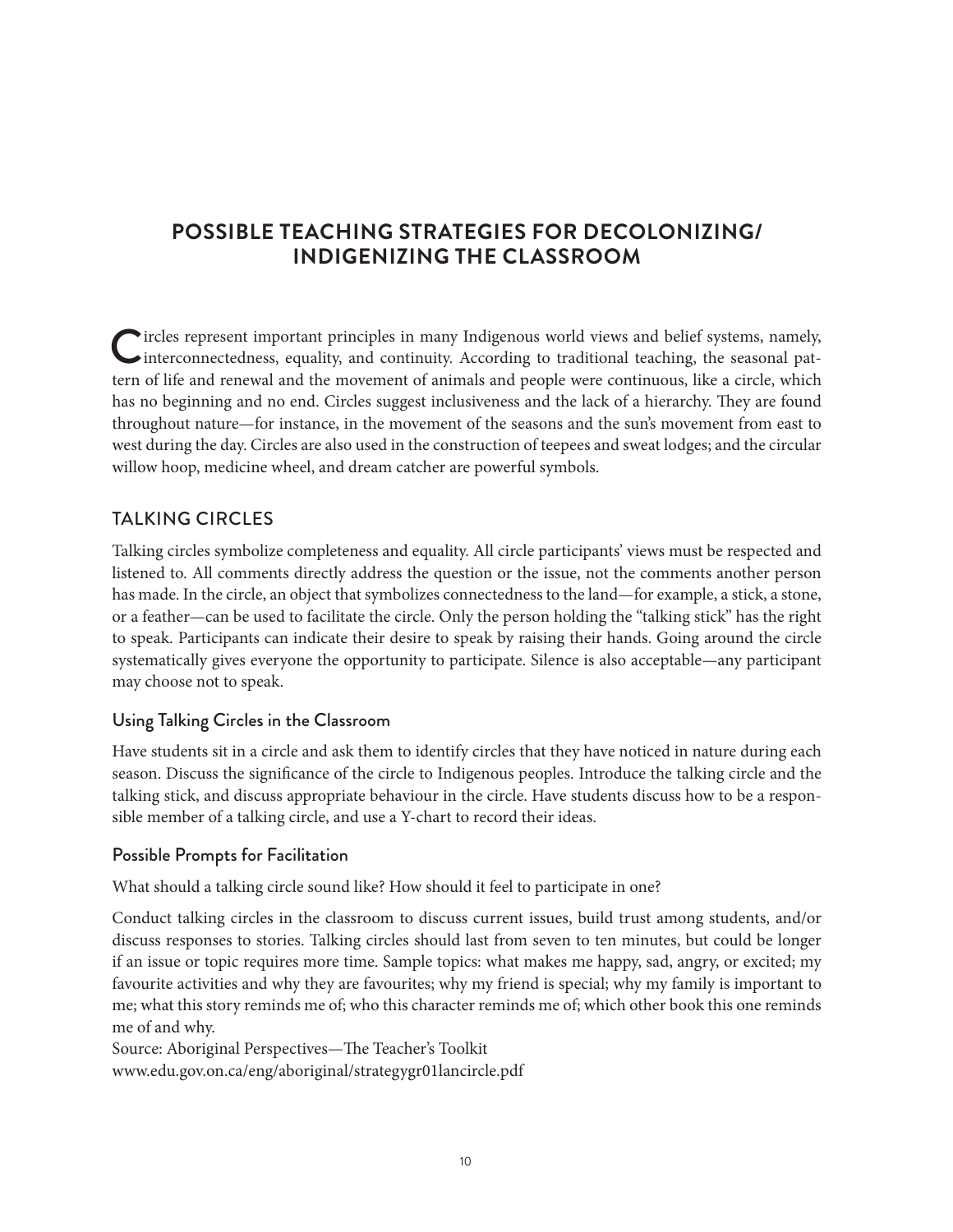## CURRICULUM LINK TO THE TRUTH AND RECONCILIATION COMMISSION (TRC) CALLS TO ACTION

By critically exploring the Calls to Action of the Truth and Reconciliation Commission and listening to the perspectives of Indigenous Peoples, readers will be able to deepen their understanding of current Turtle Island Indigenous perspectives in order to be responsive to all learners, particularly those who are First Nations, Métis, or Inuit.

This document is in direct relation to the Truth and Reconciliation Commission (TRC) Calls to Action for Education 62 and 63:

## Education for Reconciliation

62. We call upon the federal, provincial, and territorial governments, in consultation and collaboration with Survivors, Aboriginal peoples, and educators, to:

- i. Make age-appropriate curriculum on residential schools, Treaties, and Aboriginal peoples' historical and contemporary contributions to Canada a mandatory education requirement for Kindergarten to Grade Twelve students.
- ii. Provide the necessary funding to post-secondary institutions to educate teachers on how to integrate Indigenous knowledge and teaching methods into classrooms.
- iii. Provide the necessary funding to Aboriginal schools to utilize Indigenous knowledge and teaching methods in classrooms.
- iv. Establish senior-level positions in government at the assistant deputy minister level or higher dedicated to Aboriginal content in education.

63. We call upon the Council of Ministers of Education, Canada to maintain an annual commitment to Aboriginal education issues, including:

- i. Developing and implementing Kindergarten to Grade Twelve curriculum and learning resources on Aboriginal peoples in Canadian history, and the history and legacy of residential schools.
- ii. Sharing information and best practices on teaching curriculum related to residential schools and Aboriginal history.
- iii. Building student capacity for intercultural understanding, empathy, and mutual respect.
- iv. Identifying teacher-training needs relating to the above.

## TRC Calls to Action

[http://www.trc.ca/websites/trcinstitution/File/2015/Findings/Calls\\_to\\_Action\\_English2.pdf](http://www.trc.ca/websites/trcinstitution/File/2015/Findings/Calls_to_Action_English2.pdf)

Ontario's Well-Being Strategy for Education <http://www.edu.gov.on.ca/eng/about/WBDiscussionDocument.pdf>

Ontario's Education Equity Action Plan [http://www.edu.gov.on.ca/eng/about/education\\_equity\\_plan\\_en.pdf](http://www.edu.gov.on.ca/eng/about/education_equity_plan_en.pdf)

NOTE: Throughout this curriculum we ask teachers and students to be mindful and honour the symbols and cultures explored in order to avoid Indigenous appropriation. Appropriation refers to using Indigenous symbols or cultural practices in a way that may cause emotional, spiritual, or cultural harm. It is therefore important to know and understand the stories in order to honour and show respect.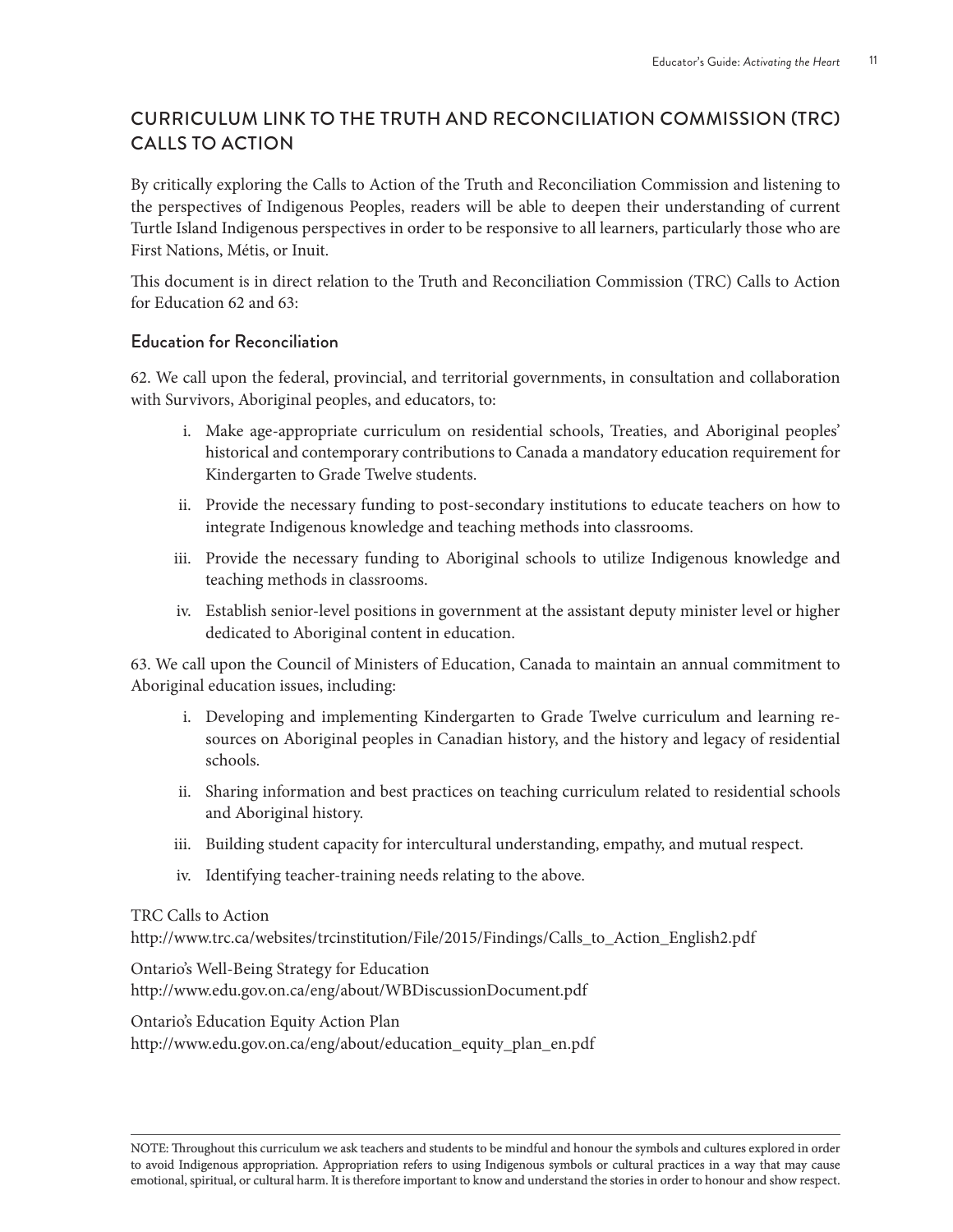**Please note:** In thinking about some of the key ideas talked about in Truth and Reconciliation, and about settler privilege, throughout this curriculum we ask teachers and students to be mindful and honour the symbols and cultures explored in order to avoid Indigenous appropriation. Appropriation refers to using indigenous symbols or cultural practices in a way that may cause emotional, spiritual, or cultural harm. It is therefore important to know and understand the stories in order to honour and show respect.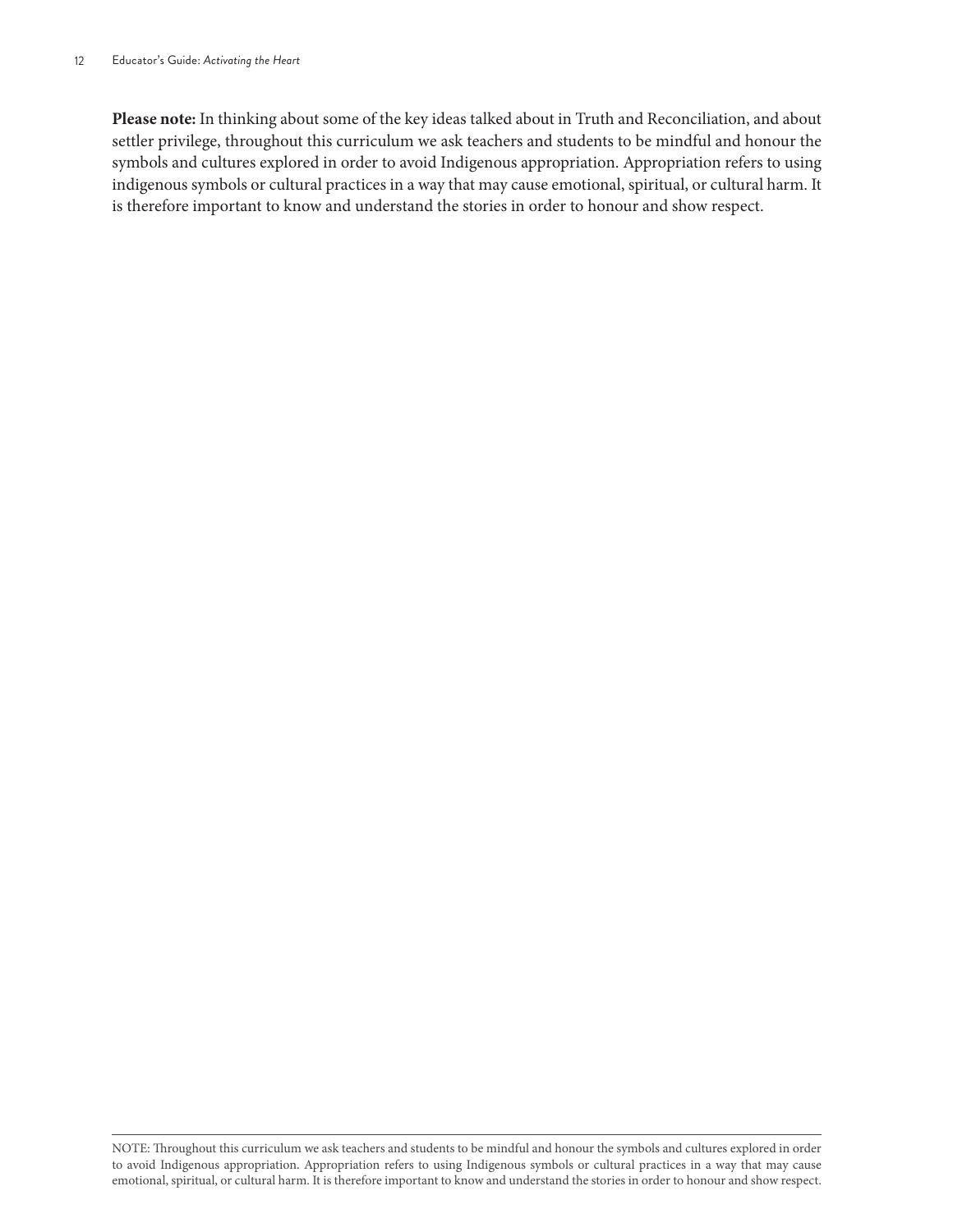## **LEARNING EXPERIENCE 1 STORYTELLING TO UNDERSTAND**

Chapter 1: "Finding My Way: Emotions and Ethics in Community-Based Action Research with Indigenous Communities" (Leonie Sandercook)

Chapter 2: "Notes from the UNDERBRIDGE" (Christine Stewart with Jacquie Leggatt)

Chapter 3: "Re-valuing Code-Switching: Lessons for Kaska Narrative Performances" (Patrick Moore)

| <b>TASK</b>   | <b>KEY QUESTIONS FOR REFLECTIVE</b><br><b>JOURNALLING</b>                                                                                                                                                                                                                                                   | <b>SUGGESTED LEARNING ACTIVITIES</b>                                                                                                                                                                                                                                                                                                                                   |
|---------------|-------------------------------------------------------------------------------------------------------------------------------------------------------------------------------------------------------------------------------------------------------------------------------------------------------------|------------------------------------------------------------------------------------------------------------------------------------------------------------------------------------------------------------------------------------------------------------------------------------------------------------------------------------------------------------------------|
| <b>Before</b> | • What is your understanding of storytelling?<br>• What are your experiences with storytelling?<br>• What is story? What does story mean to you<br>in your life?<br>• Why have told you stories?<br>• Who would have the right to tell your story?<br>• What might you learn after reading this<br>section? | Before starting the book, a whole-class Land<br>Acknowledgement should be done for the place<br>in which the classroom/school is located. This<br>should be followed by guiding questions (either as<br>small- or whole-group discussion).<br>• What is the significance of the land<br>acknowledgement?<br>• What stands out for you, or what do you<br>connect with? |
|               |                                                                                                                                                                                                                                                                                                             | • What's missing? What do you feel should be<br>changed or added?                                                                                                                                                                                                                                                                                                      |
| During        | • Whose voices are missing?<br>• What more do we need to know?<br>• Whose voices do we need to hear?                                                                                                                                                                                                        | Students will start with a partner, and talk about<br>the following questions:<br>• What is a place that is important or significant<br>to you? Why?<br>• How do you care for this place? Have you<br>cared for it?<br>Ask for students to share with the whole class.<br>(Students or teacher should document the<br>responses on chart paper or whiteboard.)         |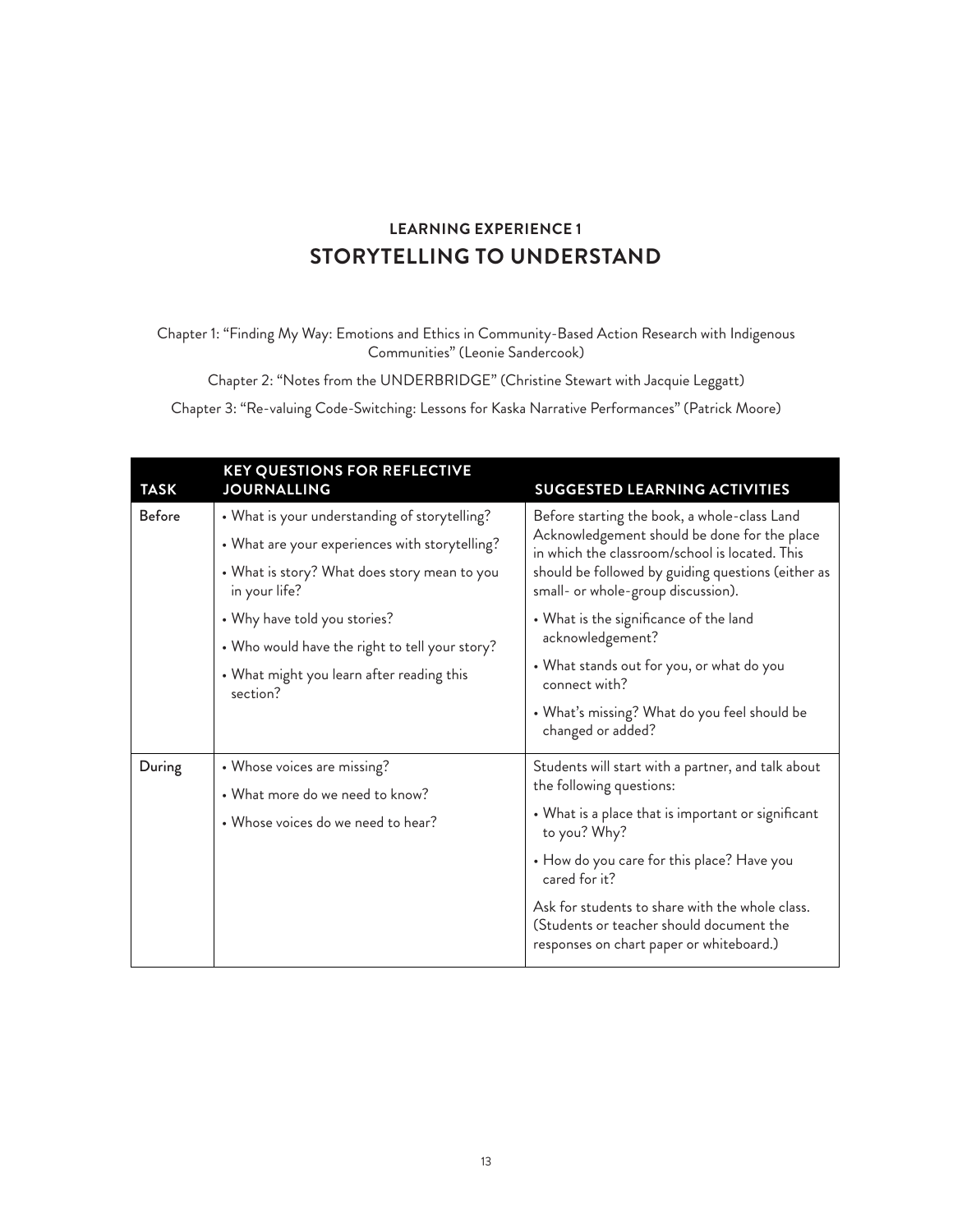*table continued from page 13*

| <b>TASK</b> | <b>KEY QUESTIONS FOR REFLECTIVE</b><br><b>JOURNALLING</b>                                                                                                                                                                                                                                                                                                                                                                   | <b>SUGGESTED LEARNING ACTIVITIES</b>                                                                                                                                                                                                                                                                                                                                                                                                                                                                                                                                                                                                                                                                                                                                                                                                    |
|-------------|-----------------------------------------------------------------------------------------------------------------------------------------------------------------------------------------------------------------------------------------------------------------------------------------------------------------------------------------------------------------------------------------------------------------------------|-----------------------------------------------------------------------------------------------------------------------------------------------------------------------------------------------------------------------------------------------------------------------------------------------------------------------------------------------------------------------------------------------------------------------------------------------------------------------------------------------------------------------------------------------------------------------------------------------------------------------------------------------------------------------------------------------------------------------------------------------------------------------------------------------------------------------------------------|
| During      |                                                                                                                                                                                                                                                                                                                                                                                                                             | Afterward, whole-class moderated discussion:<br>• How might you feel if someone trashed this<br>place? Or said you can no longer visit it or be<br>there, and prevented you from doing so?<br>• How does this connect to the experiences of<br>some First Nations, Métis, and Inuit Peoples<br>past and present?<br>If possible, doing whole-class activities with<br>Canadian Geographic's Indigenous Peoples Atlas of<br>Canada Giant Floor Map_would be of benefit to<br>the learning about place and land. (It is available<br>for loan through the CGwebsite; see Further<br>Links at the end of this guide.)                                                                                                                                                                                                                      |
| After       | • What are authentic ways that you come to<br>understand your existence and the existence<br>of others?<br>• How have the authors suggested ways to come<br>to understand story?<br>• Are there voices that would help you<br>understand your perspective in the space that<br>you occupy? Whose might they be?<br>• Are there voices that would help you<br>understand Indigenous perspectives in a more<br>authentic way? | In class, students should read Who Is a Settler,<br>According to Indigneous and Black Scholars (either<br>shared online or prepared as a printed document)<br>and/or watch TedTalk "I Am a Settler-Colonizer,"<br>by Dr. Amanda Morris. In groups of 3–4, stu-<br>dents should discuss and document the suggested<br>prompts:<br>• According to the various scholars we heard<br>from, how would you describe who is a settler?<br>• How are their points of view similar? How are<br>they different?<br>• Why should we think about who is a settler?<br>How does this help us understand and further<br>reconciliation?<br>• If someone feels discomfort and/or guilt about<br>being a settler, whose responsibility is it to help<br>the person to deal with these feelings? What<br>actions might one take to shift these feelings? |

NOTE: Throughout this curriculum we ask teachers and students to be mindful and honour the symbols and cultures explored in order to avoid Indigenous appropriation. Appropriation refers to using Indigenous symbols or cultural practices in a way that may cause emotional, spiritual, or cultural harm. It is therefore important to know and understand the stories in order to honour and show respect.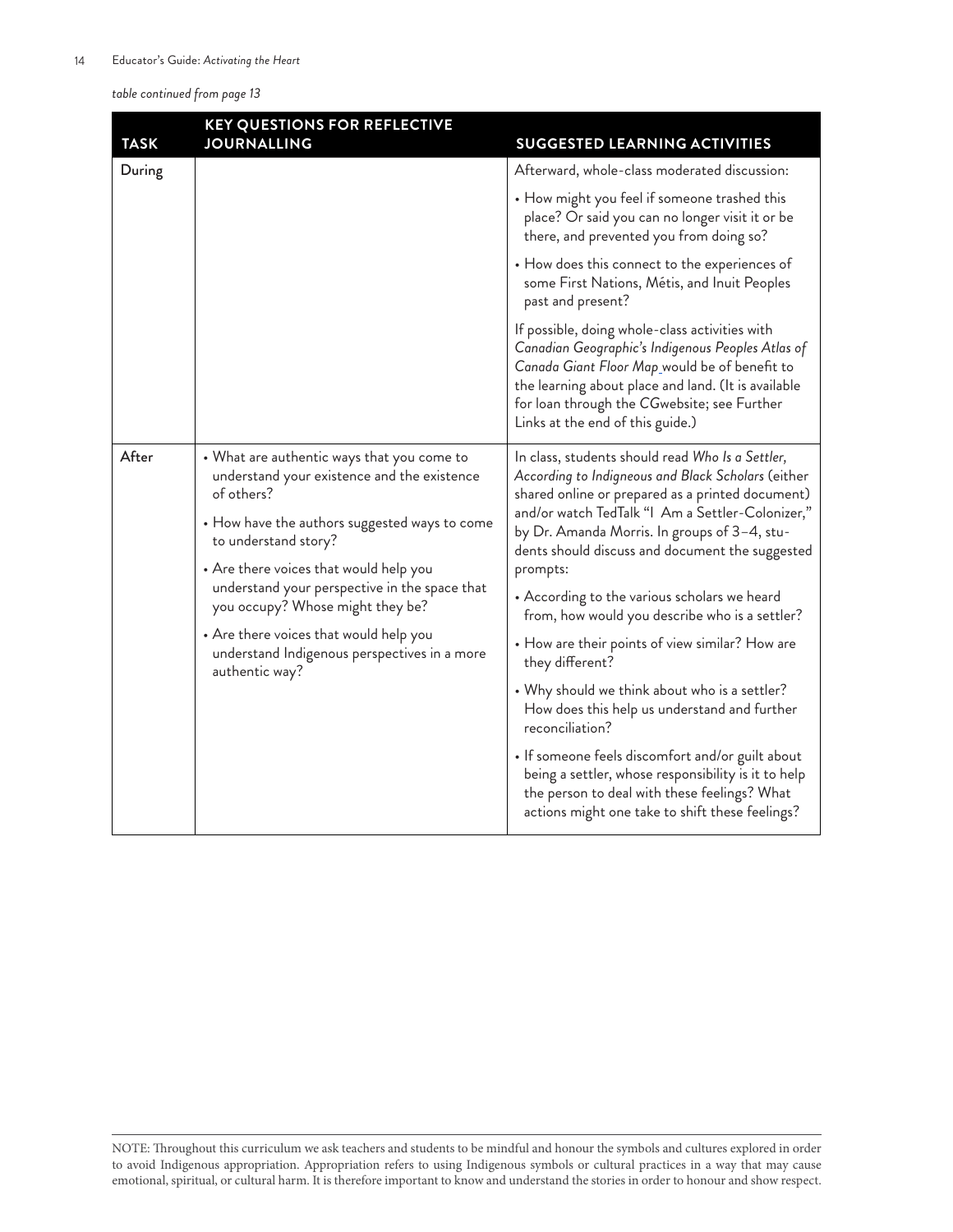## **LEARNING EXPERIENCE 2 STORYTELLING TO SHARE**

#### Chapter 4: "Art, Heart, and Health: Experiences from Northern British Columbia" (Kendra Mitchell-Foster and Sarah de Leeuw)

Chapter 5: "'Grandson, / This is meat': Hunting Metonymy in François Mandeville's *This Is What They Say*" (Jasmine Spencer)

| <b>TASK</b>   | <b>KEY QUESTIONS FOR REFLECTIVE</b><br><b>JOURNALLING</b>                                                                                                              | <b>SUGGESTED LEARNING ACTIVITIES</b>                                                                                                                 |
|---------------|------------------------------------------------------------------------------------------------------------------------------------------------------------------------|------------------------------------------------------------------------------------------------------------------------------------------------------|
| <b>Before</b> | • What does it mean to share?                                                                                                                                          | Have students respond to reflective questions in                                                                                                     |
|               | • Does sharing our own ideas and experiences<br>mean that someone else can use them?                                                                                   | a talking circle prior to journalling.                                                                                                               |
|               | • What do you understand about well-being?                                                                                                                             |                                                                                                                                                      |
|               | • Have your ideas about what it means to share<br>changed since hearing the ideas of others in<br>the talking circle? (Respond to this question<br>only in a journal.) |                                                                                                                                                      |
| During        | • Are there aspects of your identity that you<br>feel are more significant to who you are in<br>your current place? Less significant?                                  | Students create an identity map in their journals<br>in which their name is in the middle of a paper<br>and the following character traits surround  |
|               | • How do you feel about sharing your identity<br>map with others?                                                                                                      | it: family, spirituality/religion, culture, race,<br>personality, ethnicity, nationality, integrity,<br>clothing, talents, appearance, hobbies, etc. |
|               | • What might you learn about yourself from<br>reading the identity map of someone else?                                                                                | https://bohemianfaces.files.wordpress<br>.com/2014/03/original-mind-map.png                                                                          |
|               |                                                                                                                                                                        | Students share their identity maps with a partner.                                                                                                   |
|               | <b>Reading Response Questions</b>                                                                                                                                      | Students read "How to Avoid Cultural Appropri-<br>ation & Promote Cultural Awareness Instead":                                                       |
|               | • How might cultural appropriation affect<br>storytellers?                                                                                                             | https://www.commisceo-global.com/blog/<br>how-to-avoid-cultural-appropriation                                                                        |
|               | • Discuss some of the messages in the article<br>that resonated with you.                                                                                              | -promote-cultural-awareness-instead                                                                                                                  |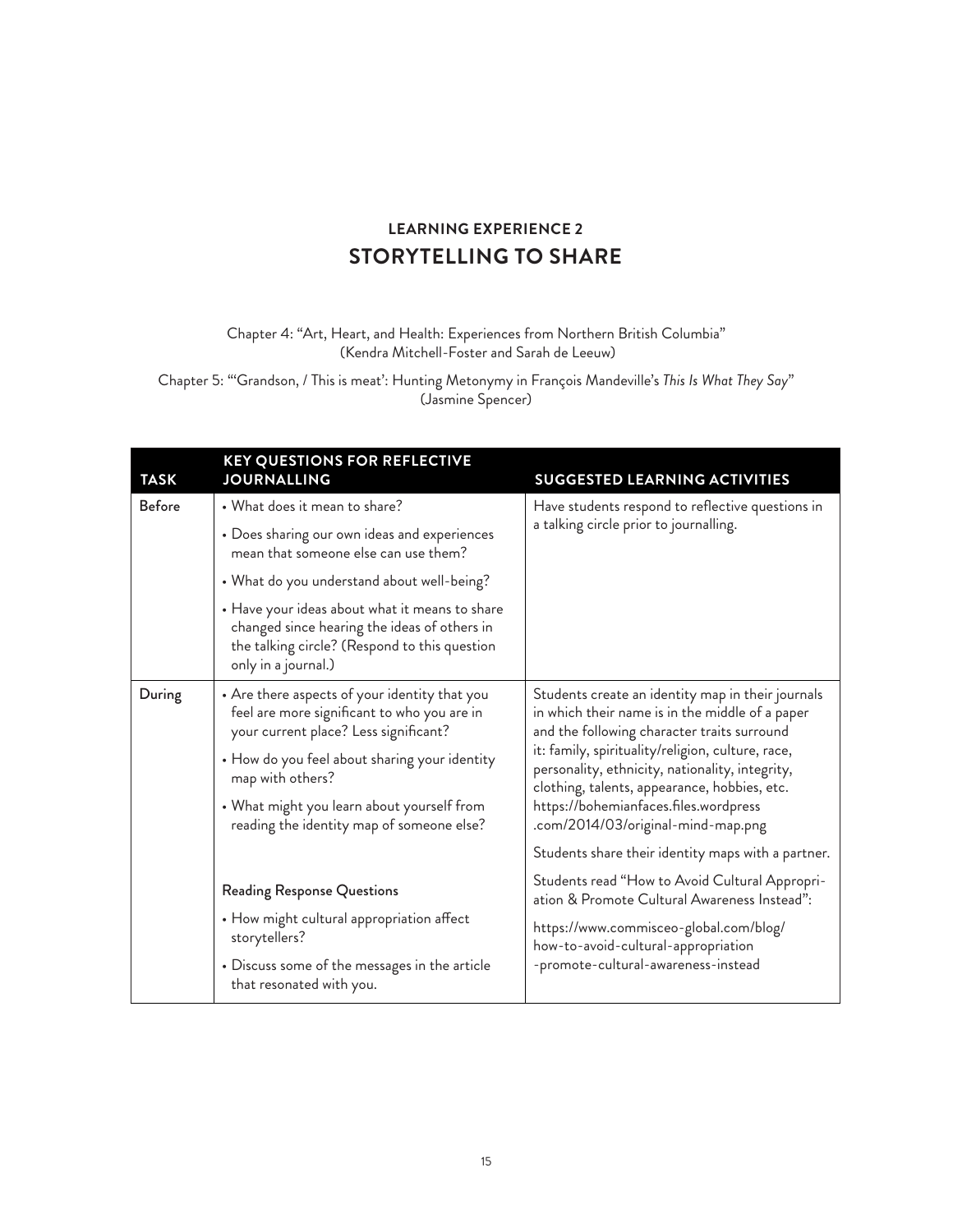*table continued from page 15*

| <b>TASK</b> | <b>KEY QUESTIONS FOR REFLECTIVE</b><br><b>JOURNALLING</b>                                                                                                                                                | <b>SUGGESTED LEARNING ACTIVITIES</b>                                                                                                                                                                                                                                                                                                                                                                                                                                                                                                |
|-------------|----------------------------------------------------------------------------------------------------------------------------------------------------------------------------------------------------------|-------------------------------------------------------------------------------------------------------------------------------------------------------------------------------------------------------------------------------------------------------------------------------------------------------------------------------------------------------------------------------------------------------------------------------------------------------------------------------------------------------------------------------------|
| After       | • What are ways in which you, your family, and/<br>or friends manage stress?                                                                                                                             | Facilitate a class discussion about the "ArtDays"<br>project mentioned in chapter 4. Possible points<br>of discussion can include:                                                                                                                                                                                                                                                                                                                                                                                                  |
|             | • How might you share knowledge about<br>well-being?<br>• "Perhaps the point is not so much where<br>one ends up but that one is in motion" (p.<br>139). What does the author mean by this<br>statement? | • What barriers might exist that get in the way<br>of your well-being or of your feeling balanced<br>and well?<br>• What activities do you do to make sure your<br>well-being is looked after?<br>• What traits and actions help to build a<br>relationship where people share parts of<br>themselves through artistic expression such<br>as drawing?<br>Students create their own works to share in a<br>small-scale "ArtDays."<br>Brainstorm with students the types of creative<br>expression they wish to share. Some examples: |
|             |                                                                                                                                                                                                          | sharing stories, collaging, crafts, music, food, etc.                                                                                                                                                                                                                                                                                                                                                                                                                                                                               |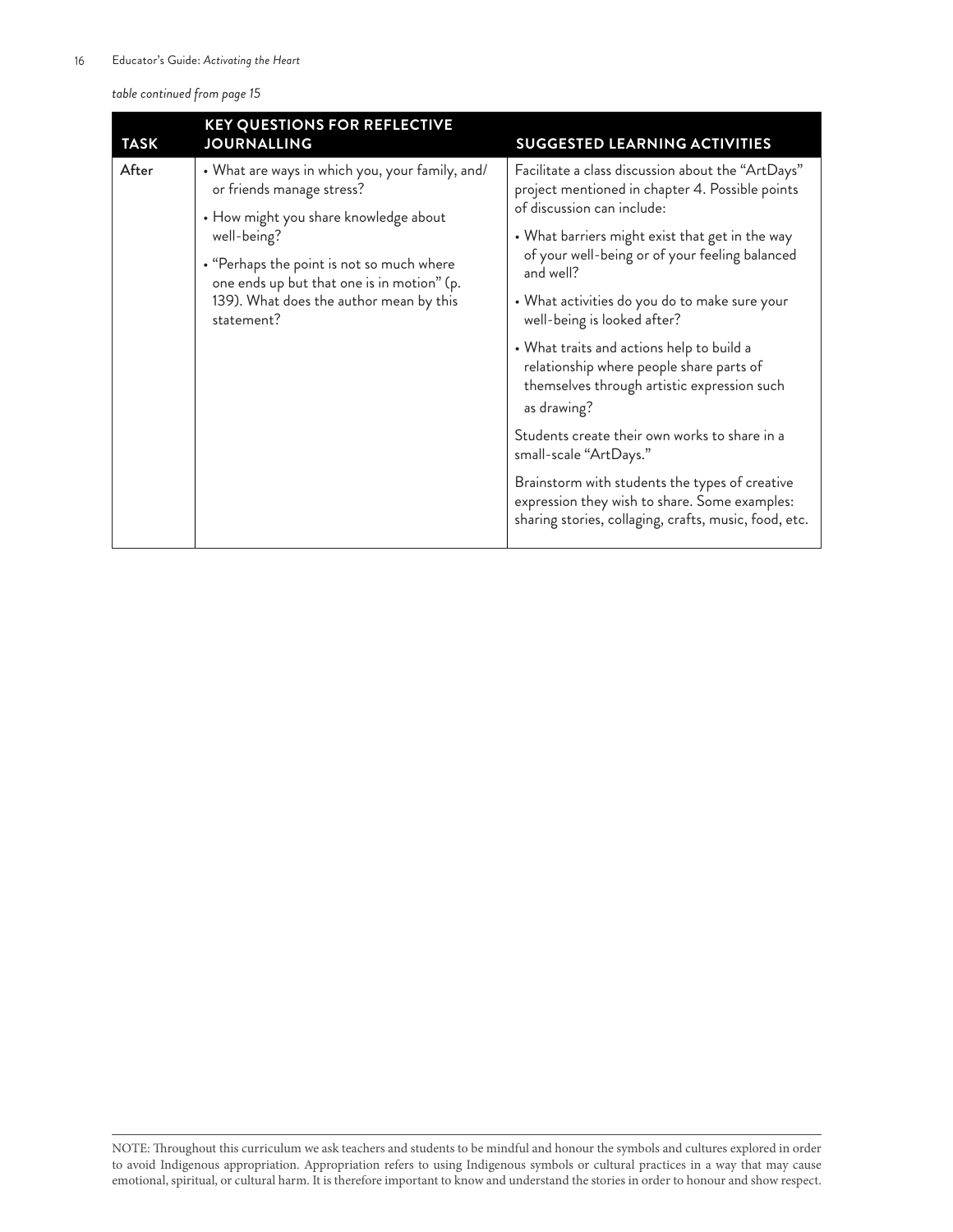## **LEARNING EXPERIENCE 3 STORYTELLING TO CREATE**

Chapter 6: "sleepless in Somba K'e" (Rita Wong)

Chapter 7: "Old Rawhide Died" (Bren Kolson)

Chapter 8: "Métis Storytelling across Time and Space: Situating the Personal and Academic Self Between Homelands" (Zoe Todd)

| <b>TASK</b>   | <b>KEY QUESTIONS FOR REFLECTIVE</b><br><b>JOURNALLING</b>                             | <b>SUGGESTED LEARNING ACTIVITIES</b>                                                                                                                                                                                                                                                                  |
|---------------|---------------------------------------------------------------------------------------|-------------------------------------------------------------------------------------------------------------------------------------------------------------------------------------------------------------------------------------------------------------------------------------------------------|
| <b>Before</b> | • What does it mean to be "creative"?                                                 | Students will work in groups of 3 or 4.                                                                                                                                                                                                                                                               |
|               | • How do stories get created? Who creates<br>stories?                                 | To prepare: on large sheets of paper (11 x 17 or<br>larger) write one word per sheet: land, place,                                                                                                                                                                                                    |
|               | • Who has the right to create stories about you,<br>your family, and your background? | relationship, reciprocity, storytelling, truth, reconcil-<br><i>iation.</i>                                                                                                                                                                                                                           |
|               |                                                                                       | Steps:                                                                                                                                                                                                                                                                                                |
|               |                                                                                       | 1. Each group is given one of these words. As<br>a group, students are given 3-4 minutes to<br>collaboratively use words, pictures, and/or<br>symbols to explain what that word means to<br>them.                                                                                                     |
|               |                                                                                       | 2. After the time is up, groups pass the paper<br>to another group. The group gets a minute to<br>look over the previous group's ideas. They are<br>given 3-4 minutes to add what they feel the<br>word means. They can also jot down questions<br>from the previous group's ideas.                   |
|               |                                                                                       | 3. Once more, after the time is up, groups pass<br>the paper to a different group. The group gets<br>a minute to look over the previous groups'<br>ideas. They are given 3-4 minutes to add<br>what they feel the word means. They can also<br>jot down questions from the previous groups'<br>ideas. |
|               |                                                                                       | 4. The words are returned to the group where<br>they originated to look over and to add any<br>more ideas or answer questions.                                                                                                                                                                        |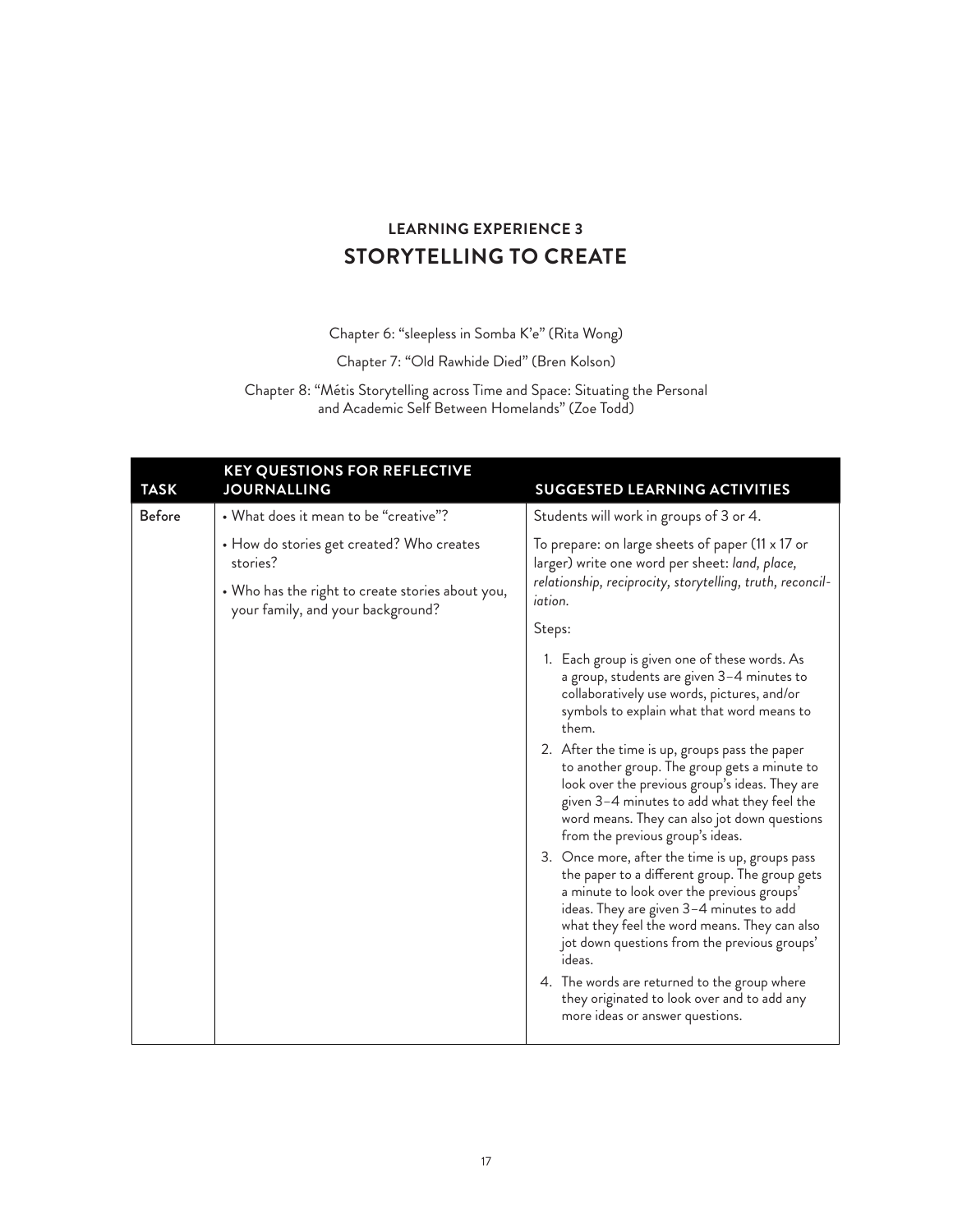*table continued from page 17*

| <b>TASK</b> | <b>KEY QUESTIONS FOR REFLECTIVE</b><br><b>JOURNALLING</b>                                                                                                                                                                                                                                                                                                                        | <b>SUGGESTED LEARNING ACTIVITIES</b>                                                                                                                                                                                                                                                                                                                                                                                                                                                                                                                                                                                                                                                                                                                                               |
|-------------|----------------------------------------------------------------------------------------------------------------------------------------------------------------------------------------------------------------------------------------------------------------------------------------------------------------------------------------------------------------------------------|------------------------------------------------------------------------------------------------------------------------------------------------------------------------------------------------------------------------------------------------------------------------------------------------------------------------------------------------------------------------------------------------------------------------------------------------------------------------------------------------------------------------------------------------------------------------------------------------------------------------------------------------------------------------------------------------------------------------------------------------------------------------------------|
|             |                                                                                                                                                                                                                                                                                                                                                                                  | 5. All of the words/papers should be displayed<br>for a group debrief. Suggested prompts:<br>• What was the process like, to think and<br>create meaning with others?<br>• Describe the feeling or thoughts when you<br>had to add to someone else's ideas.<br>• How does this activity relate to some of<br>the readings we've done in the previous two<br>sections?                                                                                                                                                                                                                                                                                                                                                                                                              |
| During      | • Who am I in relation to others?<br>• Who am I in relation to the spaces, places, and<br>land where I live and learn?<br>• How do we engage in co-creating and<br>sustaining reciprocal relationships?                                                                                                                                                                          | Zoe Todd writes, "Storytelling also enabled those<br>who might not be considered official holders of<br>knowledge by those in power within the commu-<br>nity to impart their own knowledge outside of<br>boardrooms" (p. 167).<br>Small-group discussion where students unpack<br>the above quote and think about what it means to<br>them within their family, community and school.<br>Suggested guiding questions include:<br>• What does the author mean by this?<br>• Who might have more power/privilege in your<br>family, community, school, and society?<br>• What type of knowledge gets privileged? How<br>does this knowledge get transmitted (shared)?<br>• What are some of the ways in which Indigenous<br>knowledge is shared?<br>Facilitate whole group sharing. |
| After       | • What are different ways to share stories?<br>(Think about some of the ways the authors and<br>participants in studies shared their stories.)<br>• What story of you would you feel comfortable<br>sharing?<br>• Which way of sharing your story would be<br>most meaningful to you? Why?<br>• If you could learn a different way to tell your<br>story, what would it be? Why? | Students should be asked to tell the story of<br>something that has happened to them recently,<br>either at school, home, or work. Let the students<br>know the incident can be a simple as walking to<br>school or something much more profound.<br>Have students:<br>• Brainstorm some possible ideas for a story of<br>something recent.                                                                                                                                                                                                                                                                                                                                                                                                                                        |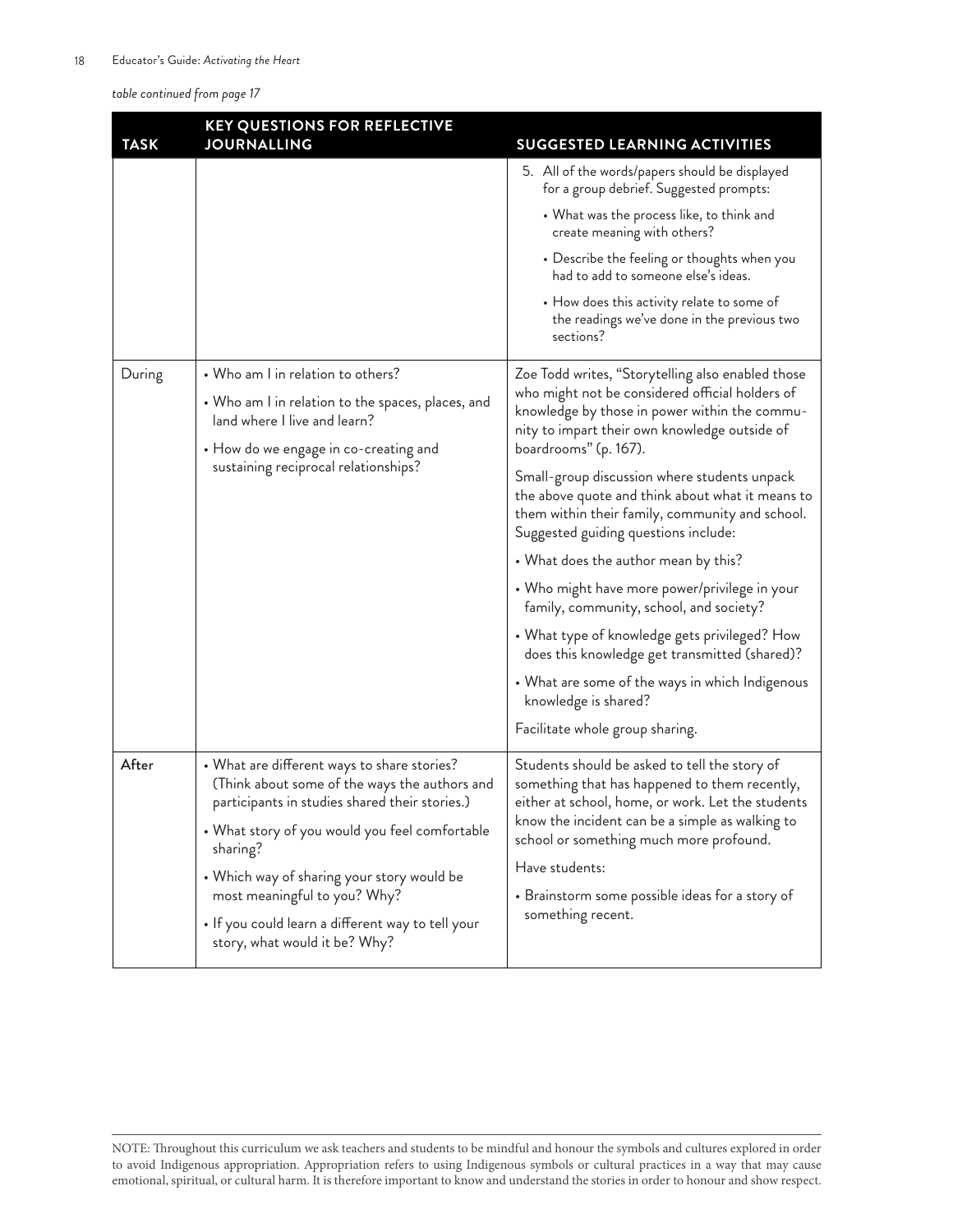*table continued from page 18*

| <b>TASK</b> | <b>KEY QUESTIONS FOR REFLECTIVE</b><br><b>JOURNALLING</b> | <b>SUGGESTED LEARNING ACTIVITIES</b>                                                                                                                     |
|-------------|-----------------------------------------------------------|----------------------------------------------------------------------------------------------------------------------------------------------------------|
| After       |                                                           | • Once they pick an idea, they should elaborate<br>on the details of the story (reference the<br>details in both Kolson and Todd's chapters).            |
|             |                                                           | • Tell students they can share their story through<br>various forms of writing (poetry, prose, journal<br>entry, article), video, graphic text, or song. |
|             |                                                           | · Ideally, students would share their ideas with a<br>few others and get descriptive feedback.                                                           |
|             |                                                           | <b>HIGHLY RECOMMENDED:</b><br>If possible, a First Nation, Métis, or Inuit story-<br>teller should be invited into the class to share<br>their stories.  |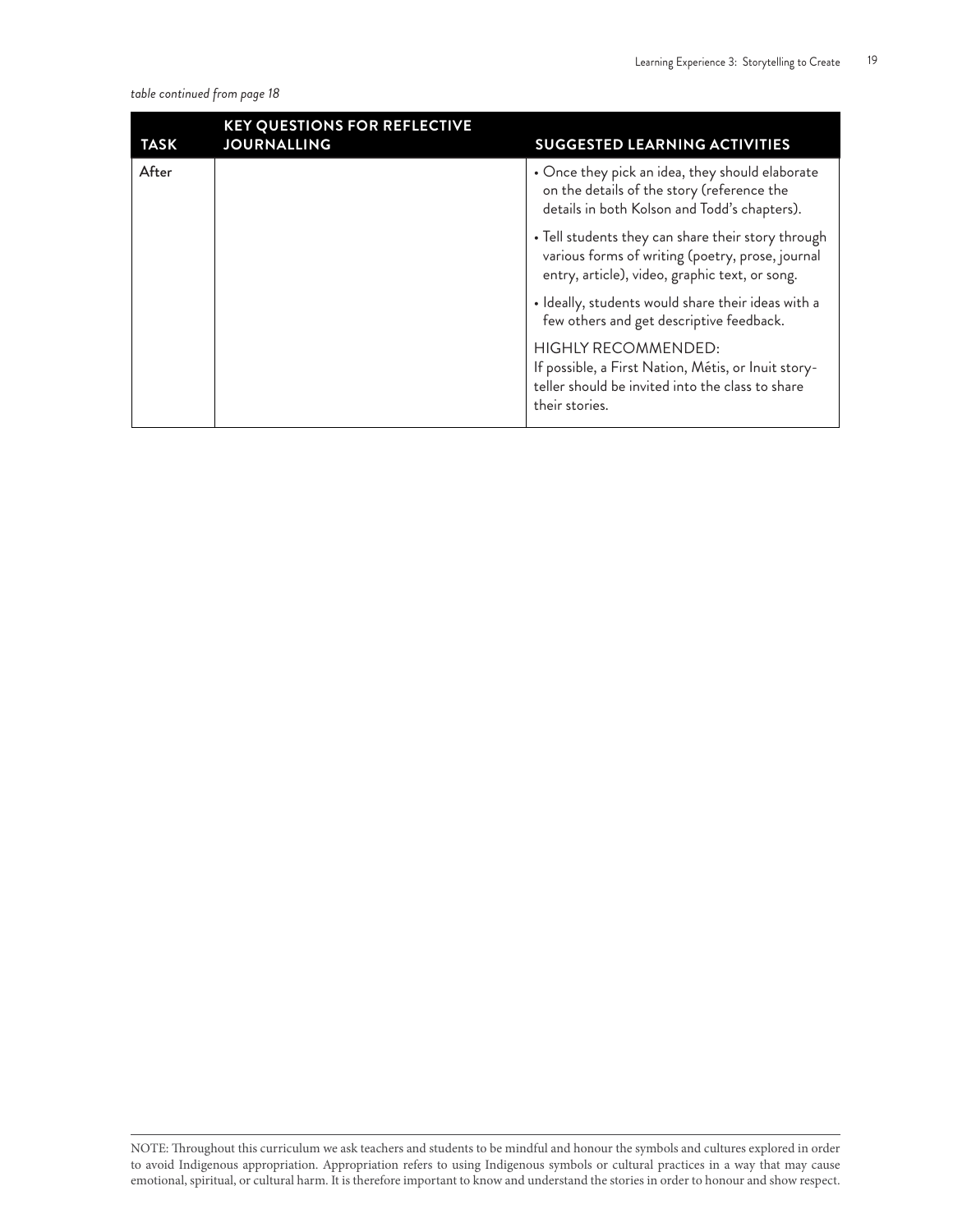## **FURTHER LINKS / EXTENSIONS FOR CURRICULUM**

- Toronto's Indigenous history: <http://www.cbc.ca/news/canada/toronto/first-story-toronto-indigenous-history-1.4170290>
- Books and resources, Aboriginal perspectives, from GoodMinds: The Teacher's Toolkit: <http://www.goodminds.com/>
- Indigenous cinema from the National Film Board: [www.nfb.ca/indigenous-cinema](http://www.nfb.ca/indigenous-cinema)
- "The Truth about Stories: A Native Narrative," the 2003 CBC Massey Lectures, by Thomas King: [http://www.cbc.ca/radio/ideas/the-2003-cbc-massey-lectures-the-truth-about-stories-a-native](http://www.cbc.ca/radio/ideas/the-2003-cbc-massey-lectures-the-truth-about-stories-a-native-narrative-1.2946870) [-narrative-1.2946870](http://www.cbc.ca/radio/ideas/the-2003-cbc-massey-lectures-the-truth-about-stories-a-native-narrative-1.2946870)
- "What Is the Significance of Acknowledging the Indigenous Land We Stand On?": <http://www.cbc.ca/news/canada/toronto/territorial-acknowledgements-indigenous-1.4175136>
- Ontario treaties: <https://www.ontario.ca/page/treaties>
- Native land: <https://native-land.ca/>
- *• Colonization Road*, a film by Michelle St. John: <http://www.cbc.ca/firsthand/episodes/colonization-road>
- "Canada 150 Marked by Celebration and Activism in the GTA": [https://www.thestar.com/news/gta/2017/07/01/everything-you-need-to-know-to-mark-canada](https://www.thestar.com/news/gta/2017/07/01/everything-you-need-to-know-to-mark-canada-day-in-toronto.html) [-day-in-toronto.html](https://www.thestar.com/news/gta/2017/07/01/everything-you-need-to-know-to-mark-canada-day-in-toronto.html)
- "Listening to History: Correcting the Toronto Metis Land Acknowledgement": [http://activehistory.ca/?s=listening+to+history&submit=Search](http://activehistory.ca/2016/12/listening-to-history-correcting-the-toronto-metis-land-acknowledgement/)
- "Getting Ready for Treaties Recognition Week": <http://etfovoice.ca/feature/getting-ready-treaties-recognition-week>
- "Settlers with Opinions," by Daniel Heath Justice[:](https://theconversation.com/all-mouth-and-no-ears-settlers-with-opinions-83338?utm_source=facebook&utm_medium=facebookbutton) [https://theconversation.com/all-mouth-and-no-ears-settlers-with-opinions-83338?utm\\_source=](https://theconversation.com/all-mouth-and-no-ears-settlers-with-opinions-83338?utm_source=facebook&utm_medium=facebookbutton) [facebook&utm\\_medium=facebookbutton](https://theconversation.com/all-mouth-and-no-ears-settlers-with-opinions-83338?utm_source=facebook&utm_medium=facebookbutton)
- "Beyond Territorial Acknowledgments"[:](http://apihtawikosisan.com/2016/09/beyond-territorial-acknowledgments/) <http://apihtawikosisan.com/2016/09/beyond-territorial-acknowledgments/>
- Treaty Education Initiative[:](http://www.trcm.ca/treaty-education-initiative/k-12-treaty-education-continuum/) <http://www.trcm.ca/treaty-education-initiative/k-12-treaty-education-continuum/>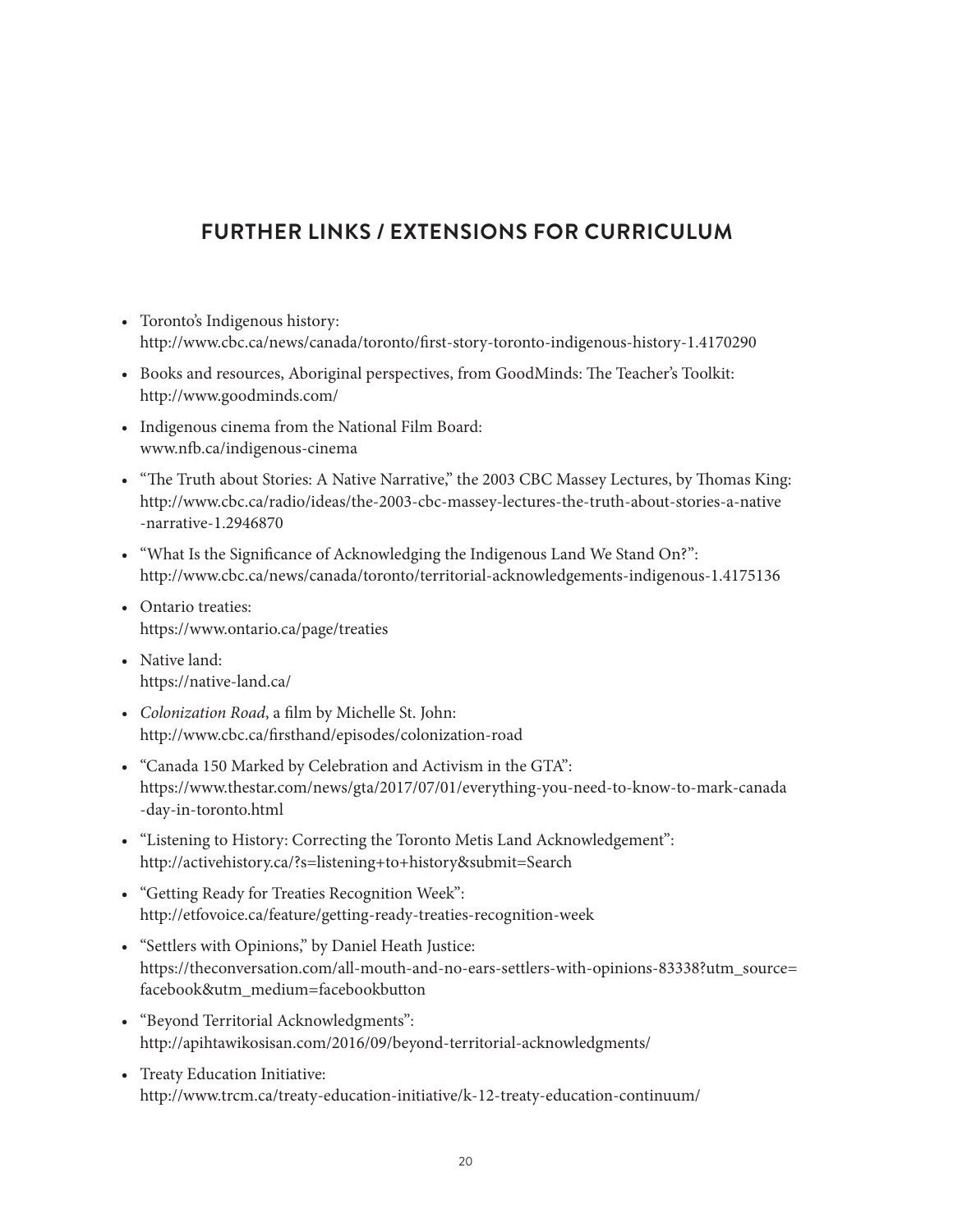- "Indigenous Languages Are Not Dialects": <https://rising.globalvoices.org/blog/2013/12/04/indigenous-languages-are-not-dialects/>
- Egale: Canada Human Rights Trust: "Two Spirits, One Voice": https://egale.ca/portfolio/two-spirits-one-voice/
- Giant floor maps, Canadian Geographic Indigenous Peoples Atlas of Canada: [http://www.canadiangeographic.com/educational\\_products/ipac\\_floor\\_map.asp](http://www.canadiangeographic.com/educational_products/ipac_floor_map.asp)
- "Canada 150: Toronto Traces Its Indigenous History Back 11,000 Years: [https://www.toronto.com/community-story/7218897-canada-150-toronto-traces-its-indigenous](https://www.toronto.com/community-story/7218897-canada-150-toronto-traces-its-indigenous-history-back-11-000-years/) [-history-back-11-000-years/](https://www.toronto.com/community-story/7218897-canada-150-toronto-traces-its-indigenous-history-back-11-000-years/)
- "Aboriginal Languages of Canada," by Eung-Do Cook and Darin Flynn[:](https://www.ucalgary.ca/dflynn/files/dflynn/CookFlynn08.pdf) <https://www.ucalgary.ca/dflynn/files/dflynn/CookFlynn08.pdf>
- "Aboriginal Perspectives: A Guide to The Teacher's Toolkit": <http://www.edu.gov.on.ca/eng/aboriginal/toolkit.html>
- Indigenous Perspectives Education Guide: <http://education.historicacanada.ca/en/tools/493>
- Links to Medicine Wheel teachings: [http://www.fourdirectionsteachings.com](http://www.fourdirectionsteachings.com/)
- "How Indigenous and Black Artists Are Using Science Fiction to Imagine a Better Future": https://www.cbc.ca/radio/thecurrent/the-current-for-november-14-2017-1.4400378/how -indigenous-and-black-artists-are-using-science-fiction-to-imagine-a-better-future-1.4400425
- "Indigenous Futurism: Transcending the Past, Present and Future": [https://www.gallery.ca/magazine/in-the-spotlight/indigenous-futurism-transcending-the-past](https://www.gallery.ca/magazine/in-the-spotlight/indigenous-futurism-transcending-the-past-present-and-future) [-present-and-future](https://www.gallery.ca/magazine/in-the-spotlight/indigenous-futurism-transcending-the-past-present-and-future)
- "Indigenous Futurisms": [https://en.wikipedia.org/wiki/Indigenous\\_Futurism](https://en.wikipedia.org/wiki/Indigenous_Futurism)
- "Aboriginal Perspectives on Self Determination": [https://www.edu.gov.mb.ca/k12/cur/socstud/foundation\\_gr6/blms/6-4-3d.pdf](https://www.edu.gov.mb.ca/k12/cur/socstud/foundation_gr6/blms/6-4-3d.pdf)
- "Rethinking Resilience from Indigenous Perspectives": [https://dandeneau.uqam.ca/upload/files/pdfs/Kirmayer%20et%20al\(2011\)%20-%20Rethinking](https://dandeneau.uqam.ca/upload/files/pdfs/Kirmayer%20et%20al(2011)%20-%20Rethinking%20resilience.pdf) [%20resilience.pdf](https://dandeneau.uqam.ca/upload/files/pdfs/Kirmayer%20et%20al(2011)%20-%20Rethinking%20resilience.pdf)
- "Painting the Path of Indigenous Resilience," a TEDx UofT talk by Lisa Boivin: [https://www.youtube.com/watch?v=GX\\_TlFeVxGk](https://www.youtube.com/watch?v=GX_TlFeVxGk)
- "An Introduction to the Health of Two-Spirit People": https://www.familleslgbt.org/documents/pdf/HealthTwoSpirit\_ENG.pdf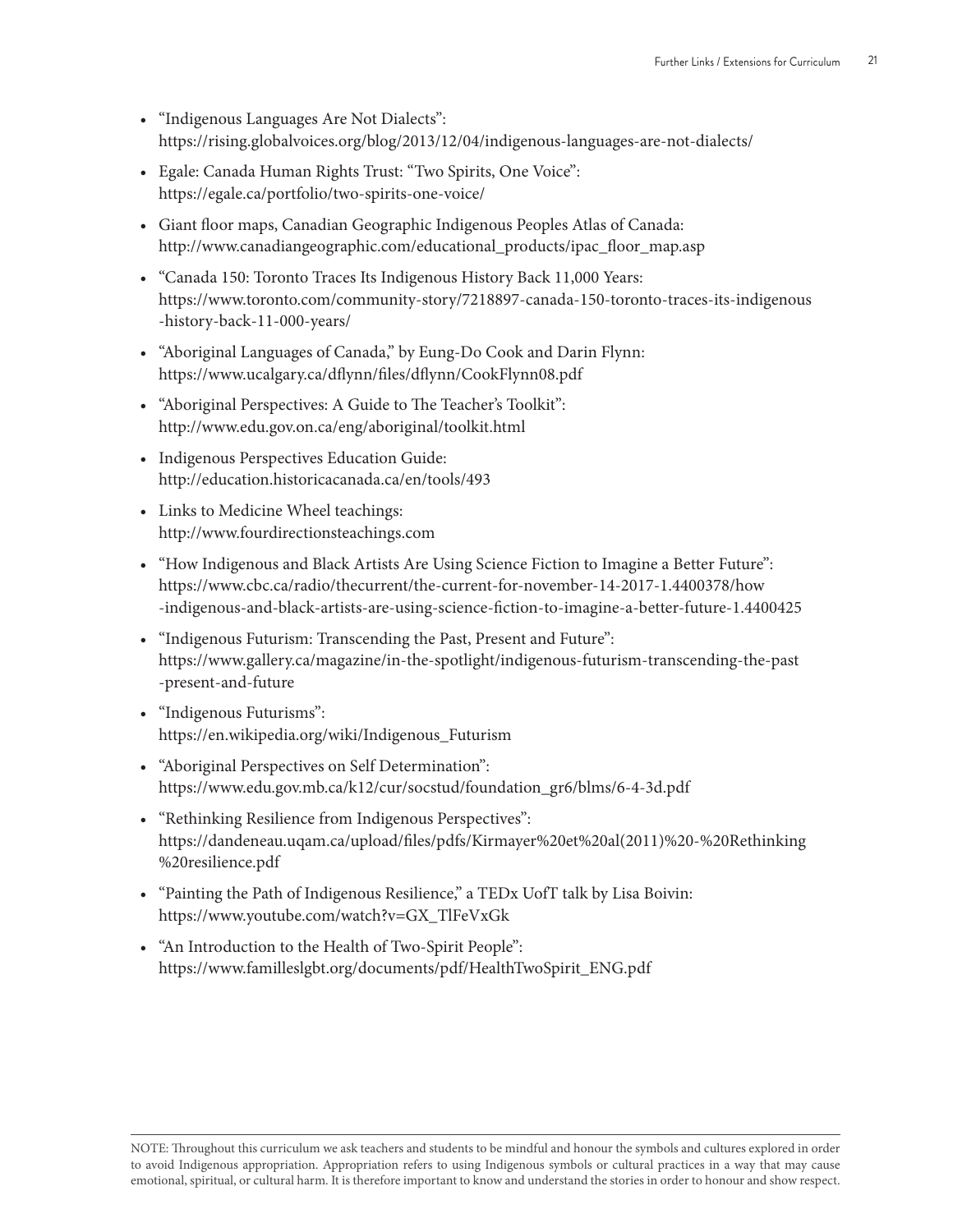## **SPECIAL EDUCATION ACCOMMODATIONS**

A ccommodations refer to learning strategies, tools, supports, and/or services that are required in order for a student to access the curriculum and demonstrate learning. *Instructional Accommodations* refer to changes in learning and teaching strategies that allow the student to access the curriculum. *Environmental Accommodations* refer to changes that are required to the classroom and/or school environment so that the students can learn in a safe and inclusive environment. *Assessment Accommodations* refer to changes and flexibility in assessment strategies that are required in order for the student to demonstrate learning.

## EXAMPLES OF ACCOMMODATIONS

#### Instructional Accommodations

- Buddy/peer tutoring
- Note-taking assistance
- Duplicated notes
- Contracts
- Reinforcement incentives
- High structure
- Partnering
- Ability grouping
- Augmentative and Alternative Communications systems
- Assistive technology, such as text-to-speech software
- Graphic organizers
- Non-verbal signals
- Organization coaching
- Time-management aids
- Mind maps
- Increased breaks
- Concrete/hands-on material
- Manipulatives
- Tactile tracing strategies
- Gesture cues
- Dramatizing information
- Visual cueing
- Gesture cues
- Dramatizing information
- Visual cueing
- Large-size font
- Tracking sheets
- Colour cues
- Reduced/uncluttered format
- Computer options
- Spatially cued formats
- Repeated information
- Reworded/rephrased information
- Processing time allowed
- Word retrieval prompts
- Taped texts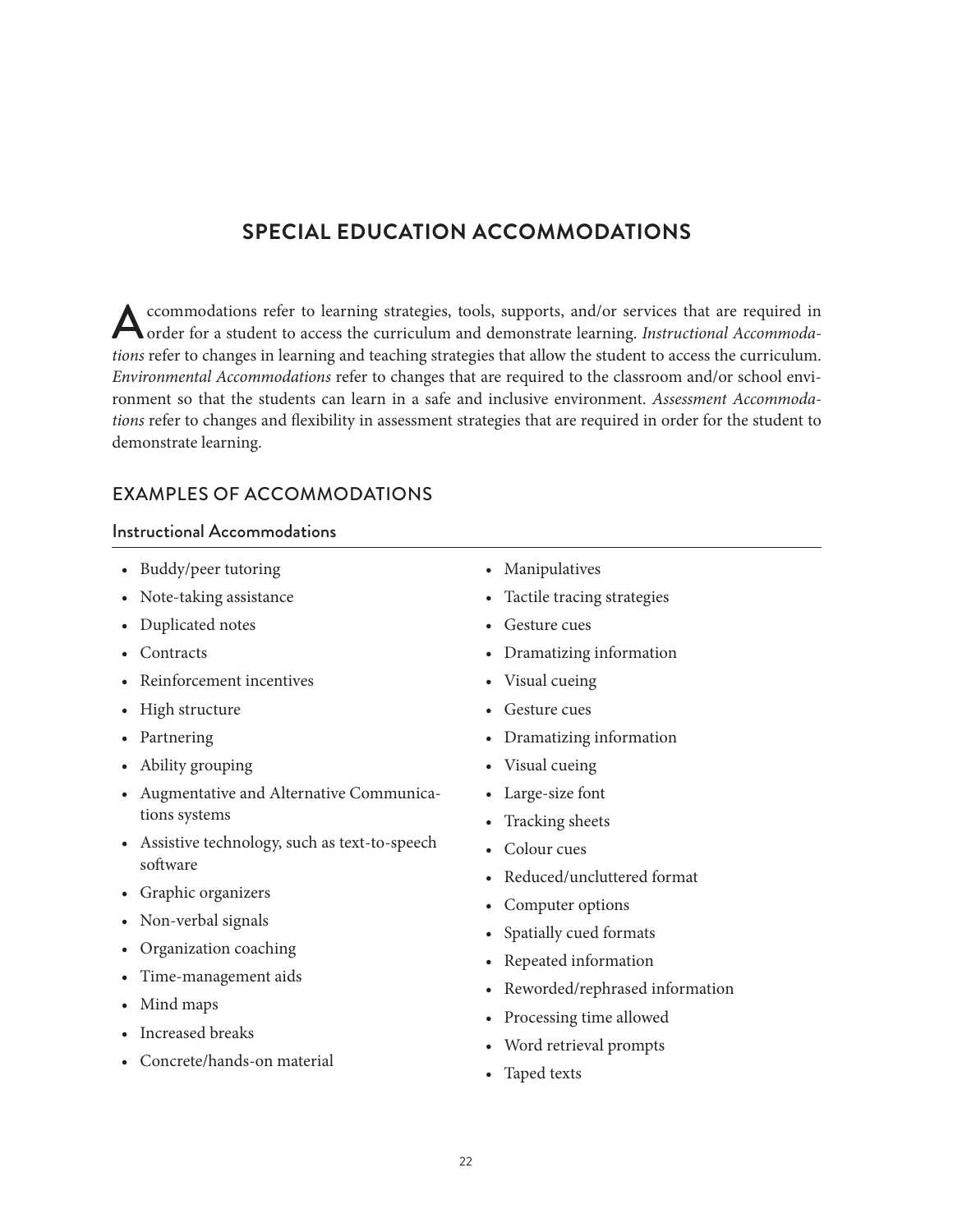#### Environmental Accommodations

- Alternative workspace
- Strategic seating
- Instructor proximity
- Reduced audio and visual stimuli
- Study carrel
- Minimized background noise
- Quiet setting
- Use of headphones
- Special lighting

#### Assessment Accommodations

- Augmentative and Alternative Communications systems
- Assistive technology, such as speech-to-text software
- Large-size font
- Assistive devices or adaptive equipment
- Extended time limits
- Verbatim scribing
- Oral responses, including audiotapes
- Alternative settings
- Increased breaks
- Assistive devices or adaptive equipment
- Prompts to return students' attention to task
- Colour cues
- Reduced/uncluttered format
- Computer options
- Processing time allowed

NOTE: Throughout this curriculum we ask teachers and students to be mindful and honour the symbols and cultures explored in order to avoid Indigenous appropriation. Appropriation refers to using Indigenous symbols or cultural practices in a way that may cause emotional, spiritual, or cultural harm. It is therefore important to know and understand the stories in order to honour and show respect.